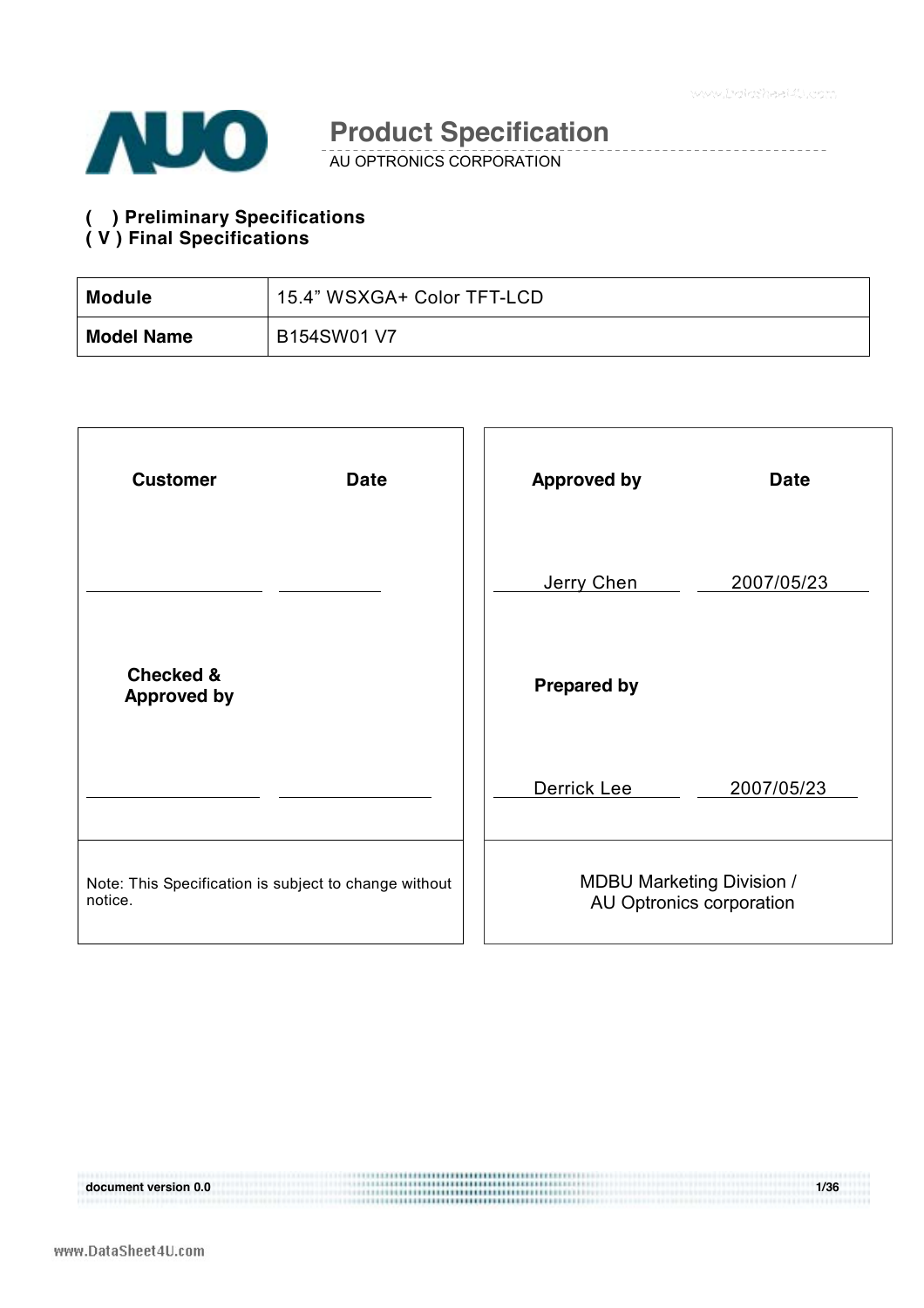\_\_\_\_\_\_\_\_\_\_\_\_\_\_\_\_\_\_\_



# **Contents**

| document version 0.0 | 2/36 |
|----------------------|------|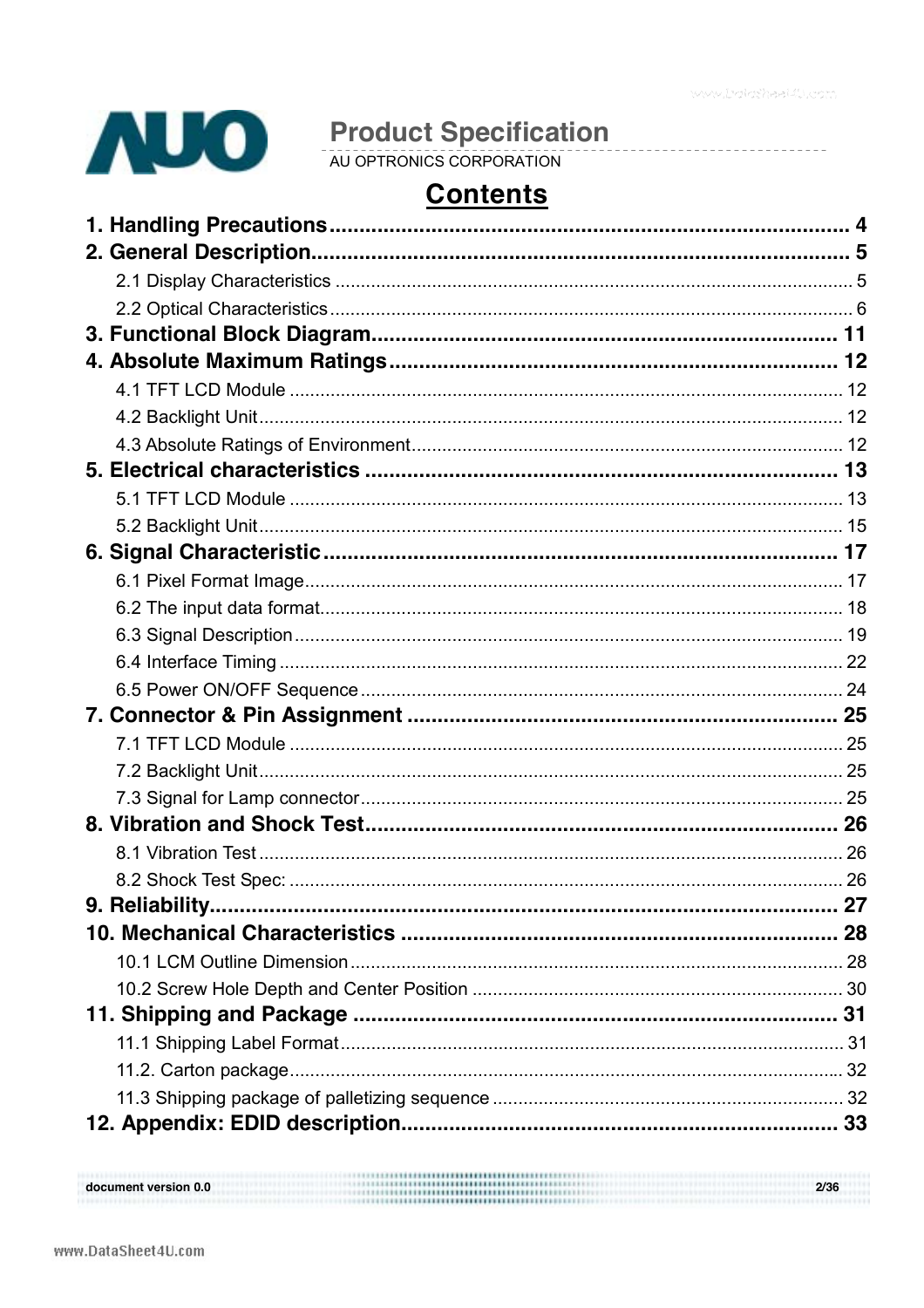

AU OPTRONICS CORPORATION

# **Record of Revision**

| <b>Version and Date</b> | Page I | Old description                    | <b>New Description</b>            | <b>Remark</b> |
|-------------------------|--------|------------------------------------|-----------------------------------|---------------|
| 0.12006/10/18           | All    | <b>IFirst Edition for Customer</b> |                                   |               |
| 0.2 2007/05/23          |        | <b>IFirst Edition for Customer</b> | <b>Final Edition for Customer</b> |               |
|                         |        | <b>IB154SW01 V7</b>                | QD15AL01 (B154SW01 V7)            |               |

document version 0.0 **document version 0.0 3/36**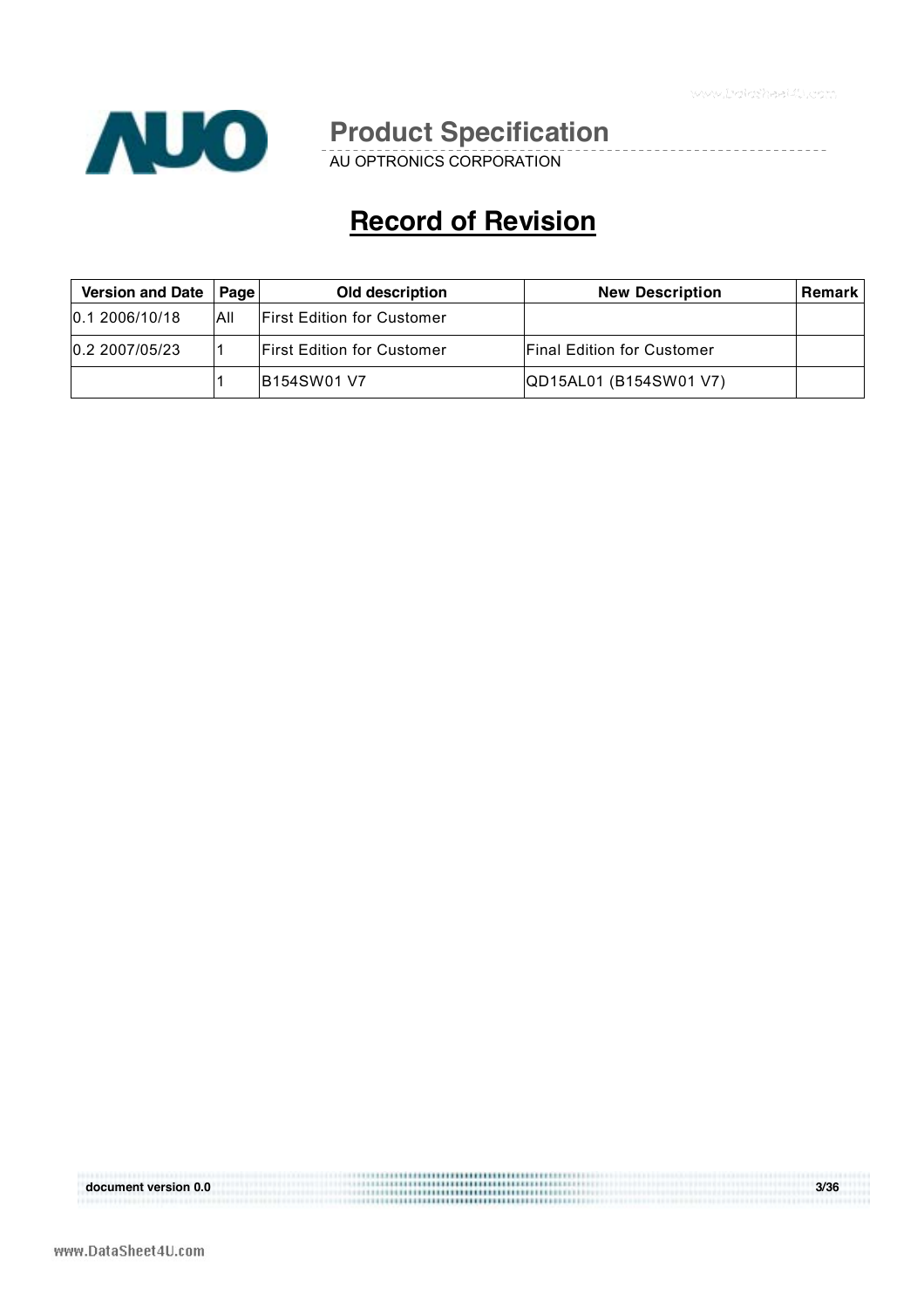

AU OPTRONICS CORPORATION

#### **1. Handling Precautions**

- 1) Since front polarizer is easily damaged, pay attention not to scratch it.
- 2) Be sure to turn off power supply when inserting or disconnecting from input connector.
- 3) Wipe off water drop immediately. Long contact with water may cause discoloration or spots.
- 4) When the panel surface is soiled, wipe it with absorbent cotton or other soft cloth.
- 5) Since the panel is made of glass, it may break or crack if dropped or bumped on hard surface.
- 6) Since CMOS LSI is used in this module, take care of static electricity and insure human earth when handling.
- 7) Do not open nor modify the Module Assembly.
- 8) Do not press the reflector sheet at the back of the module to any directions.
- 9) In case if a Module has to be put back into the packing container slot after once it was taken out from the container, do not press the center of the CCFL Reflector edge. Instead, press at the far ends of the CFL Reflector edge softly. Otherwise the TFT Module may be damaged.
- 10) At the insertion or removal of the Signal Interface Connector, be sure not to rotate nor tilt the Interface Connector of the TFT Module.
- 11) After installation of the TFT Module into an enclosure (Notebook PC Bezel, for example), do not twist nor bend the TFT Module even momentary. At designing the enclosure, it should be taken into consideration that no bending/twisting forces are applied to the TFT Module from outside. Otherwise the TFT Module may be damaged.
- 12) Cold cathode fluorescent lamp in LCD contains a small amount of mercury. Please follow local ordinances or regulations for disposal.
- 13) Small amount of materials having no flammability grade is used in the LCD module. The LCD module should be supplied by power complied with requirements of Limited Power Source(, IEC60950 or UL1950), or be applied exemption.
- 14) The LCD module is designed so that the CCFL in it is supplied by Limited Current Circuit(IEC60950 or UL1950). Do not connect the CCFL in Hazardous Voltage Circuit.

**document version 0.0 4/36** 

document version 0.0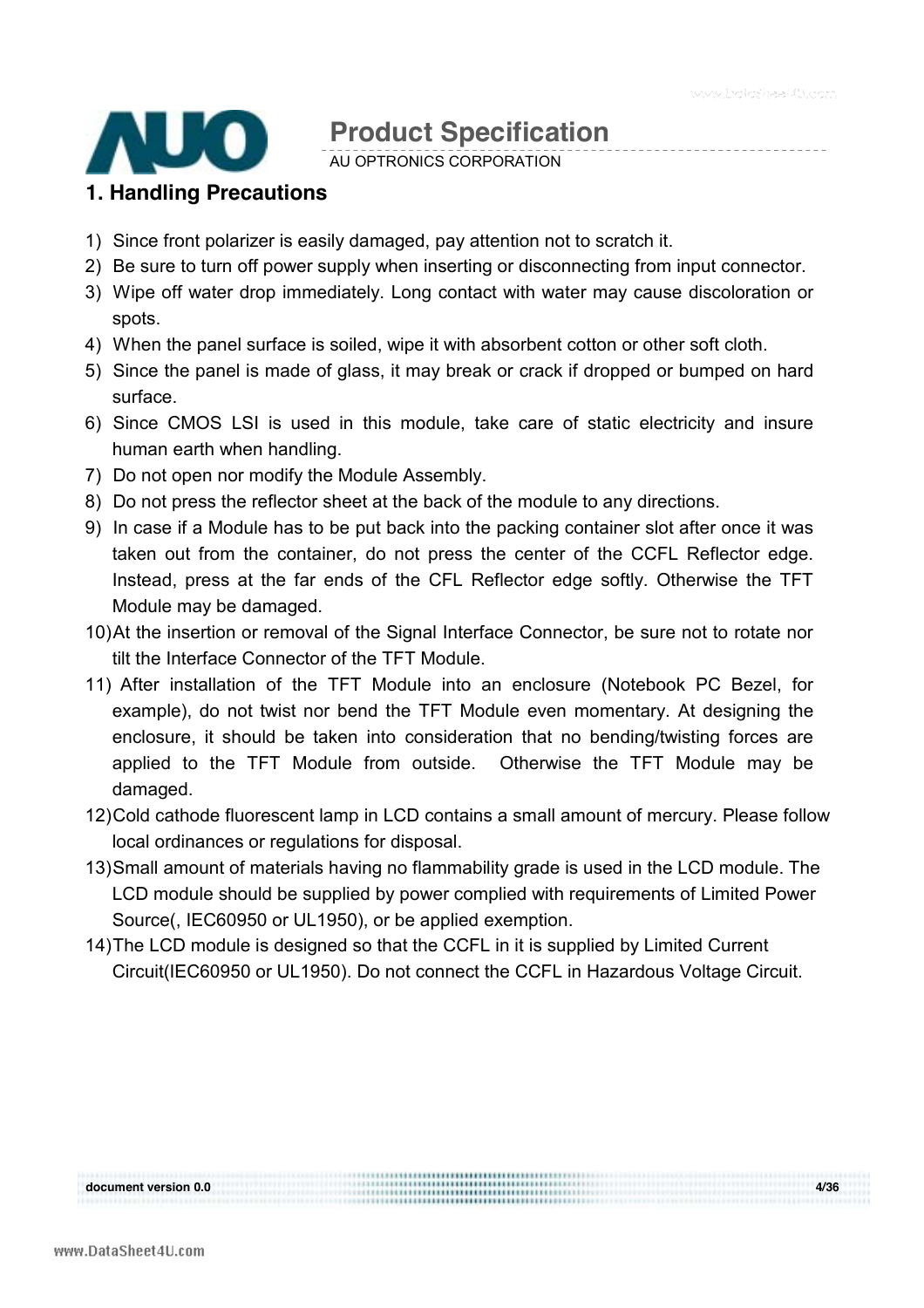

AU OPTRONICS CORPORATION

#### **2. General Description**

B154SW01 V7 is a Color Active Matrix Liquid Crystal Display composed of a TFT LCD panel, a driver circuit, and backlight system. The screen format is intended to support the WSXGA+ (1680(H) x 1050(V)) screen and 262k colors (RGB 6-bits data driver). All input signals are LVDS interface compatible. Inverter of backlight is not included.

B154SW01 V7 is designed for a display unit of notebook style personal computer and industrial machine.

### **2.1 General Specification**

The following items are characteristics summary on the table at 25 ℃ condition:

| <b>Items</b>                                                 | <b>Unit</b> | <b>Specifications</b>                                                 |
|--------------------------------------------------------------|-------------|-----------------------------------------------------------------------|
| Screen Diagonal                                              | [mm]        | 390.8 (15.4"W)                                                        |
| <b>Active Area</b>                                           | [mm]        | 331.38 X 207.11                                                       |
| Pixels H x V                                                 |             | 1680 x 3(RGB) x 1050                                                  |
| <b>Pixel Pitch</b>                                           | [mm]        | 0.19725X0.19725                                                       |
| <b>Pixel Arrangement</b>                                     |             | R.G.B. Vertical Stripe                                                |
| Display Mode                                                 |             | <b>Normally White</b>                                                 |
| White Luminance (IccFL=6.0mA)<br>Note: IccrL is lamp current | [ $cd/m2$ ] | 200 typ. (5 points average)<br>180 min. (5 points average)<br>(Note1) |
| <b>Luminance Uniformity</b>                                  |             | 1.3 max. $(5$ points)                                                 |
| <b>Contrast Ratio</b>                                        |             | 400 typ<br>300 min.                                                   |
| <b>Optical Rise Time/Fall Time</b>                           | [msec]      | 6/10 typ.                                                             |
| Nominal Input Voltage VDD                                    | [Volt]      | $+3.3$ typ.                                                           |
| <b>Power Consumption</b>                                     | [Watt]      | 2.5 max. (without inverter)                                           |
| Weight (with Inverter)                                       | [Grams]     | 620 max.                                                              |
| <b>Physical Size</b>                                         | [mm]        | 344.0 typ. x 222.0 typ. x 6.5 max.                                    |
| <b>Electrical Interface</b>                                  |             | 2 channel LVDS                                                        |
| <b>Surface Treatment</b>                                     |             | Anti-glare, Hardness 3H                                               |

document version 0.0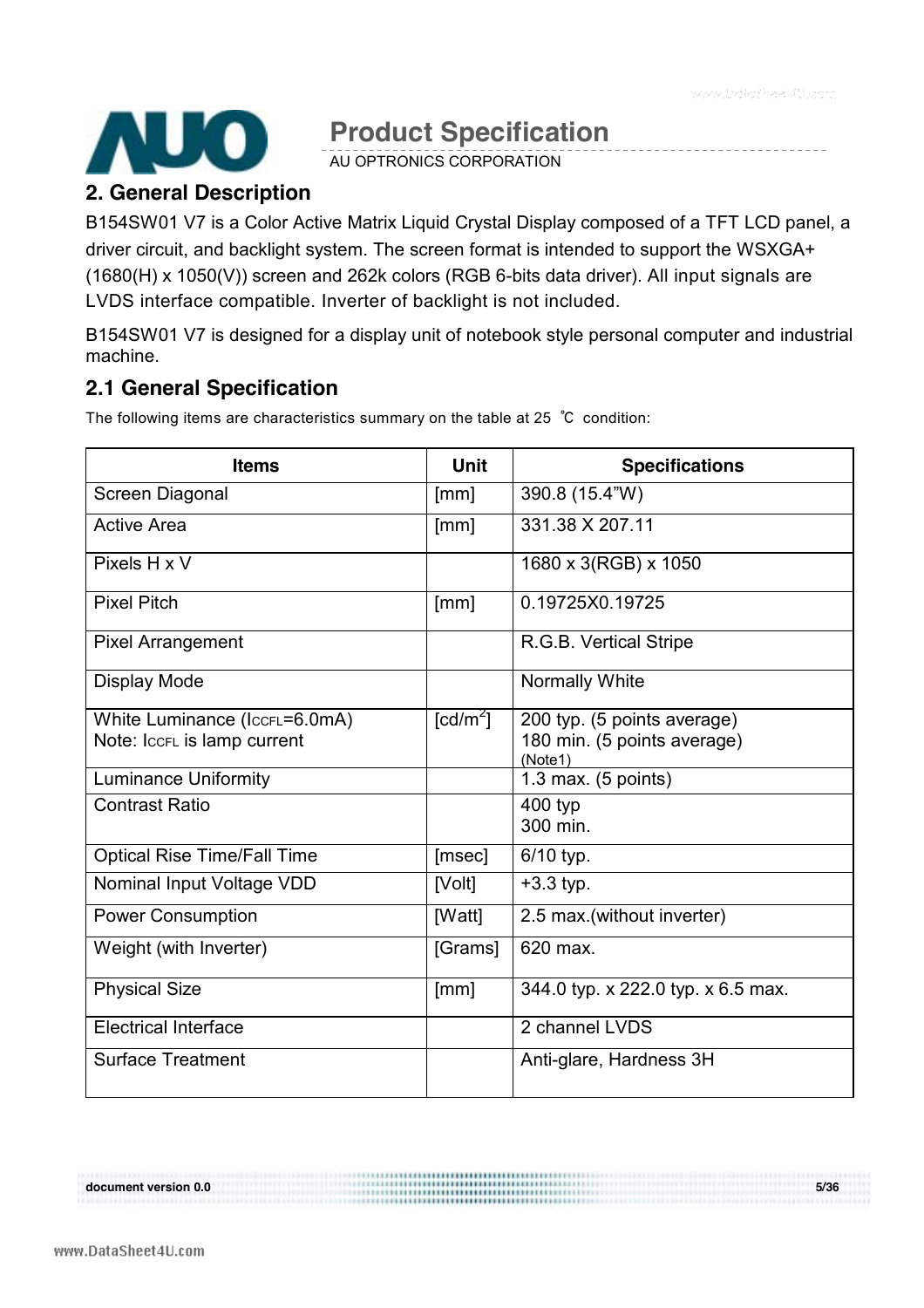www.DataSheet4U.com



# **Product Specification**

AU OPTRONICS CORPORATION

| <b>Support Color</b>    |                                         | 262K colors (RGB 6-bit) |  |
|-------------------------|-----------------------------------------|-------------------------|--|
|                         |                                         |                         |  |
|                         |                                         |                         |  |
| Temperature Range       |                                         |                         |  |
| Operating               | $\mathop{\rm l{^{\circ}Cl}}$            | 0 to $+50$              |  |
|                         |                                         |                         |  |
| Storage (Non-Operating) | $\mathsf{I}^\circ\mathsf{C} \mathsf{I}$ | $-20$ to $+60$          |  |
| <b>RoHS Compliance</b>  |                                         | <b>RoHS Compliance</b>  |  |
|                         |                                         |                         |  |
|                         |                                         |                         |  |

### **2.2 Optical Characteristics**

The optical characteristics are measured under stable conditions at 25℃ (Room Temperature):

| Item                                  | Unit                   | <b>Conditions</b>     |                    | Min.  | Typ.  | Max.  | <b>Note</b>    |
|---------------------------------------|------------------------|-----------------------|--------------------|-------|-------|-------|----------------|
| <b>White Luminance</b><br>IccFL=6.0mA | $\lceil cd/m^2 \rceil$ | 5 points average      |                    | 180   | 200   |       | 1, 4, 5.       |
| <b>Viewing Angle</b>                  | [degree]               | Horizontal            | (Right)            | 60    | 65    |       | 8              |
|                                       | [degree]               | $CR = 10$             | (Left)             | 60    | 65    |       |                |
|                                       | [degree]               | Vertical<br>$CR = 10$ | (Upper)<br>(Lower) | 40    | 45    |       |                |
|                                       | [degree]               |                       |                    | 50    | 55    |       |                |
| <b>Luminance Uniformity</b>           |                        | 5 Points              |                    |       |       | 1.3   | 1              |
| <b>Luminance Uniformity</b>           |                        | 13 Points             |                    |       |       | 1.52  | $\overline{2}$ |
| <b>CR: Contrast Ratio</b>             |                        |                       |                    | 300:1 | 400:1 |       | 6              |
| Cross talk                            | $\%$                   |                       |                    |       |       | 4     | $\overline{7}$ |
| <b>Response Time</b>                  | [msec]                 | <b>Rising</b>         |                    |       | 6     | 8     | 8              |
|                                       | [msec]                 | Falling               |                    |       | 10    | 17    |                |
|                                       | [msec]                 | Rising + Falling      |                    |       | 16    | 25    |                |
| Color / Chromaticity                  |                        | Red x                 |                    | 0.556 | 0.576 | 0.596 | 2,8            |
| Coordinates<br>(CIE 1931)             |                        | Red y                 |                    | 0.310 | 0.330 | 0.350 |                |
|                                       |                        | Green x               |                    | 0.292 | 0.312 | 0.332 |                |
|                                       |                        | Green y               |                    | 0.530 | 0.550 | 0.570 |                |
|                                       |                        | Blue x                |                    | 0.141 | 0.161 | 0.181 |                |
|                                       |                        | Blue y                |                    | 0.128 | 0.148 | 0.168 |                |
|                                       |                        | White x               |                    | 0.293 | 0.313 | 0.333 |                |
|                                       |                        | White y               |                    | 0.309 | 0.329 | 0.349 |                |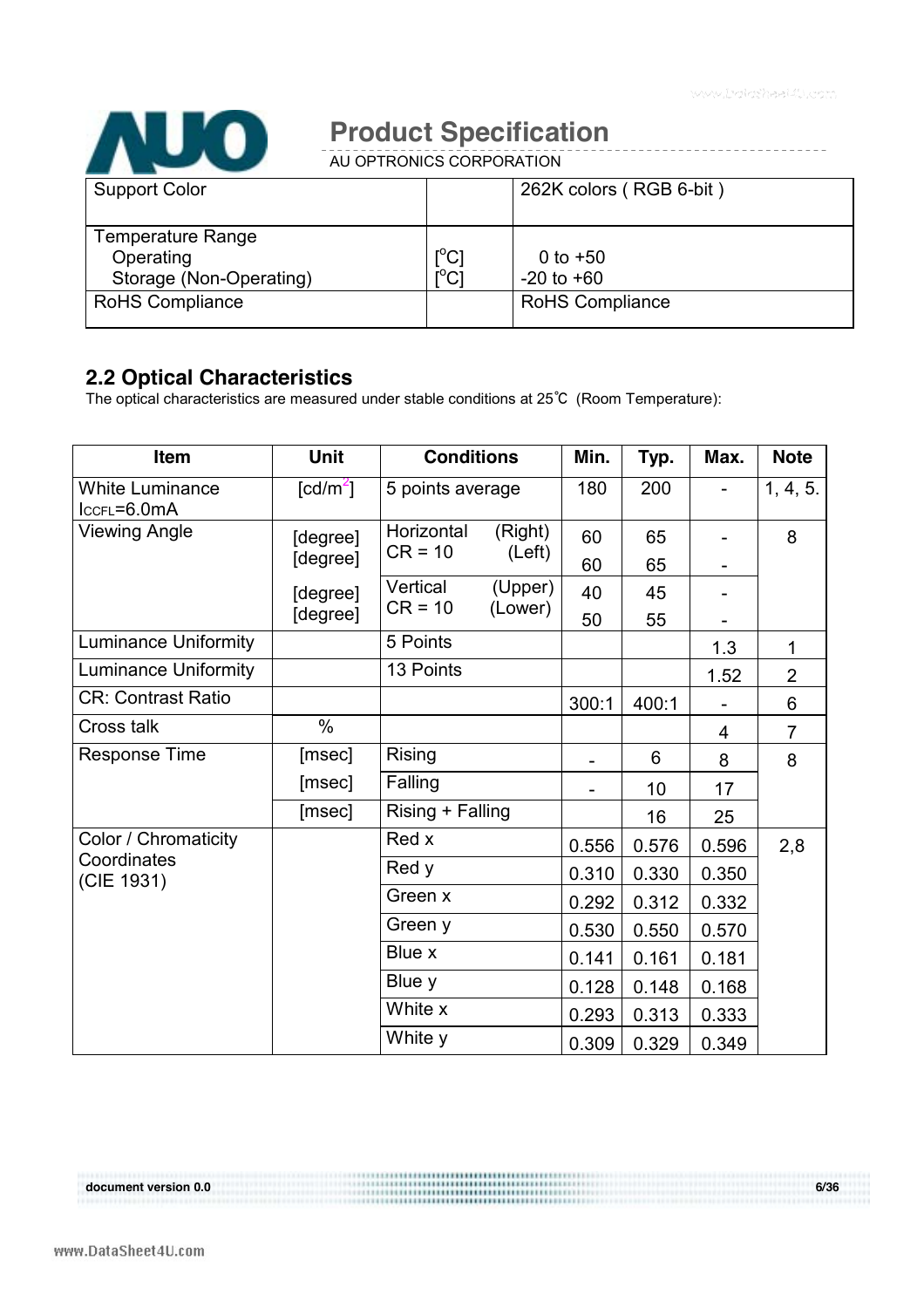

AU OPTRONICS CORPORATION

#### Note 1: 5 points position (Display area : 331.38mm x 207.11mm)



#### Note 2: 13 points position



Note 3: The luminance uniformity of 5 and 13 points is defined by dividing the maximum luminance values by the minimum test point luminance

**document version 0.0 7/36** 

$$
\delta_{\text{W5}} = \frac{\text{Maximum Brightness of five points}}{\text{Minimum Brightness of five points}}
$$
\n
$$
\delta_{\text{W13}} = \frac{\text{Maximum Brightness of thirteen points}}{\text{Minimum Brightness of thirteen points}}
$$

Note 4: Measurement method

document version 0.0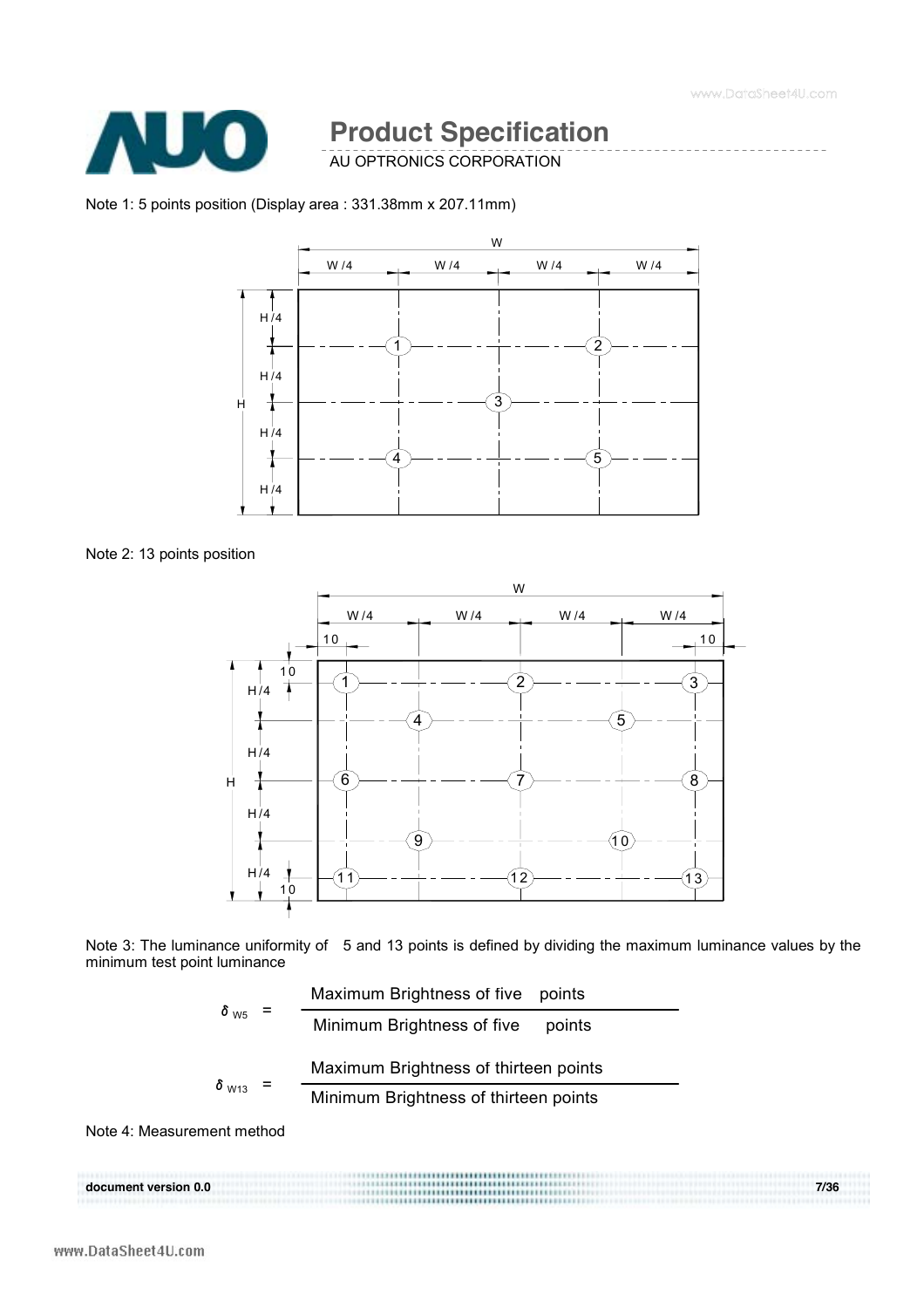www.DataSheet4U.com



# **Product Specification**

AU OPTRONICS CORPORATION

The LCD module should be stabilized at given temperature for 30 minutes to avoid abrupt temperature change during measuring. In order to stabilize the luminance, the measurement should be executed after lighting Backlight for 30 minutes in a stable, windless and dark room.



Center of the screen

Note  $5:$  Definition of Average Luminance of White  $(Y_1)$ :

Measure the luminance of gray level 63 at 5 points,  $Y_L = [L (1) + L (2) + L (3) + L (4) + L (5)]$  / 5

L (x) is corresponding to the luminance of the point X at Figure in Note (1).

Note 6: Definition of contrast ratio:

Contrast ratio is calculated with the following formula.

Contrast ratio (CR)=  $\frac{\text{Brightness on the "White}^{\text{}}\text{state}}{n}$ Brightness on the "Black" state

Note 7: Definition of Cross Talk (CT)

 $CT = |Y_B - Y_A| / Y_A \times 100$  (%)

Where

YA = Luminance of measured location without gray level 0 pattern (cd/m2)

|                      | ,,,,,,,,,,,,,,,,,,,,,,,,,,      |      |
|----------------------|---------------------------------|------|
| document version 0.0 | <b>************************</b> | 8/36 |
|                      |                                 |      |
|                      |                                 |      |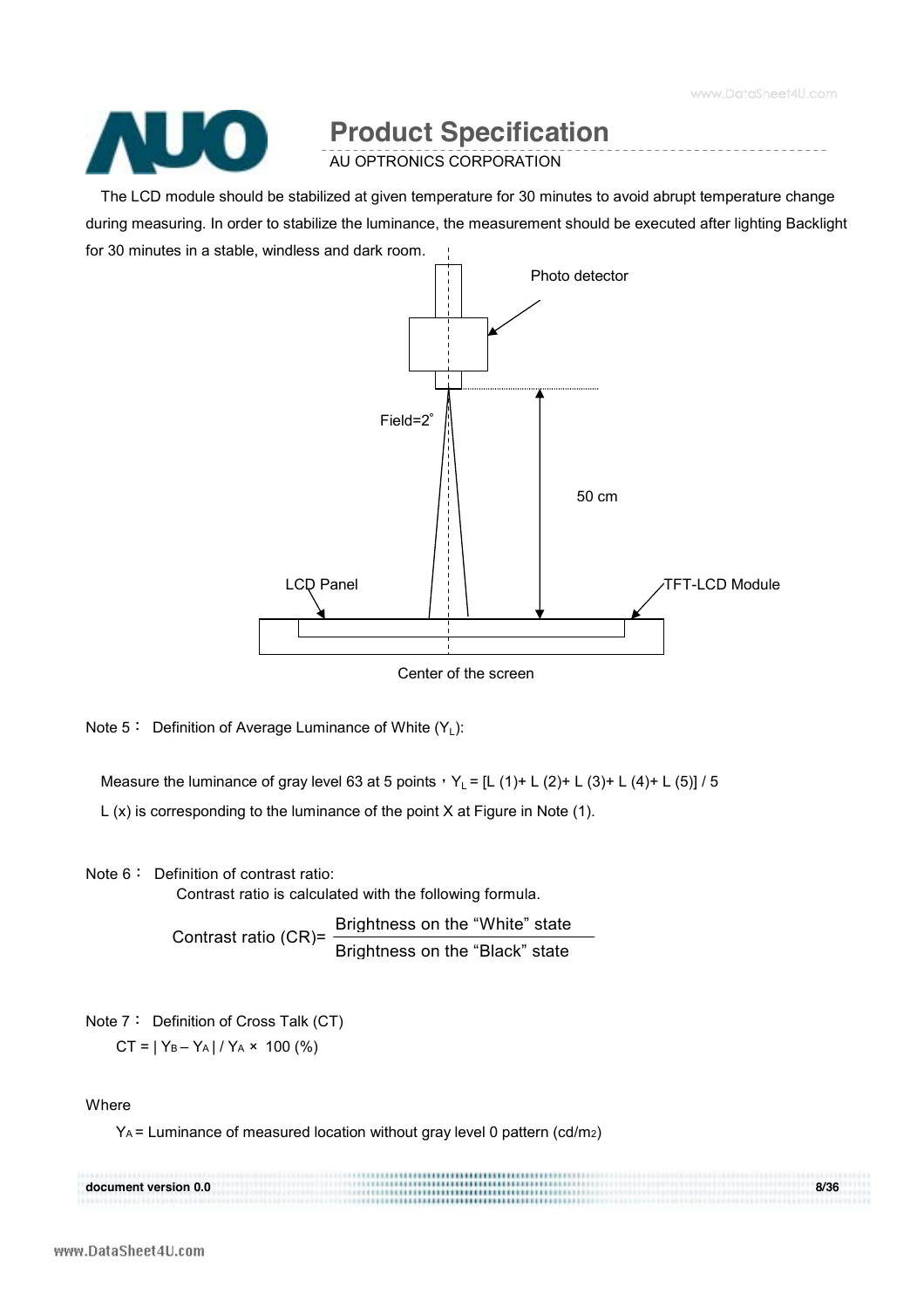www.DataSheet4U.com



Note 8: Definition of response time:

The output signals of BM-7 or equivalent are measured when the input signals are changed from "Black" to "White" (falling time) and from "White" to "Black" (rising time), respectively. The response time interval between the 10% and 90% of amplitudes. Refer to figure as below.

**document version 0.0 9/36** 



document version 0.0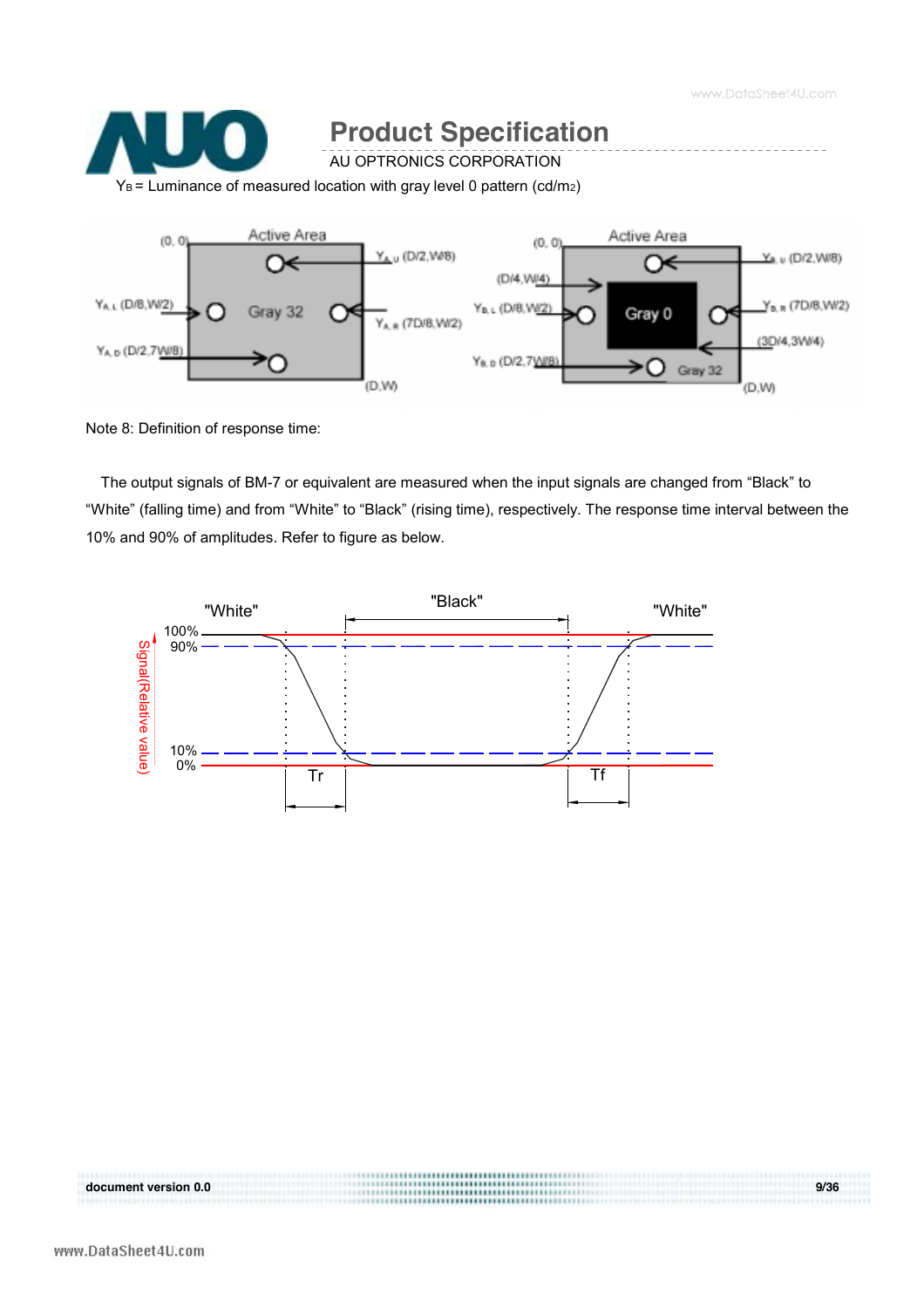

AU OPTRONICS CORPORATION

Note 8. Definition of viewing angle

Viewing angle is the measurement of contrast ratio ≧10, at the screen center, over a 180° horizontal and 180° vertical range (off-normal viewing angles). The 180° viewing angle range is broken down as follows; 90° (θ) horizontal left and right and 90° (Φ) vertical, high (up) and low (down). The measurement direction is typically perpendicular to the display surface with the screen rotated about its center to develop the desired measurement viewing angle.



document version 0.0 **document version 0.0 10/36**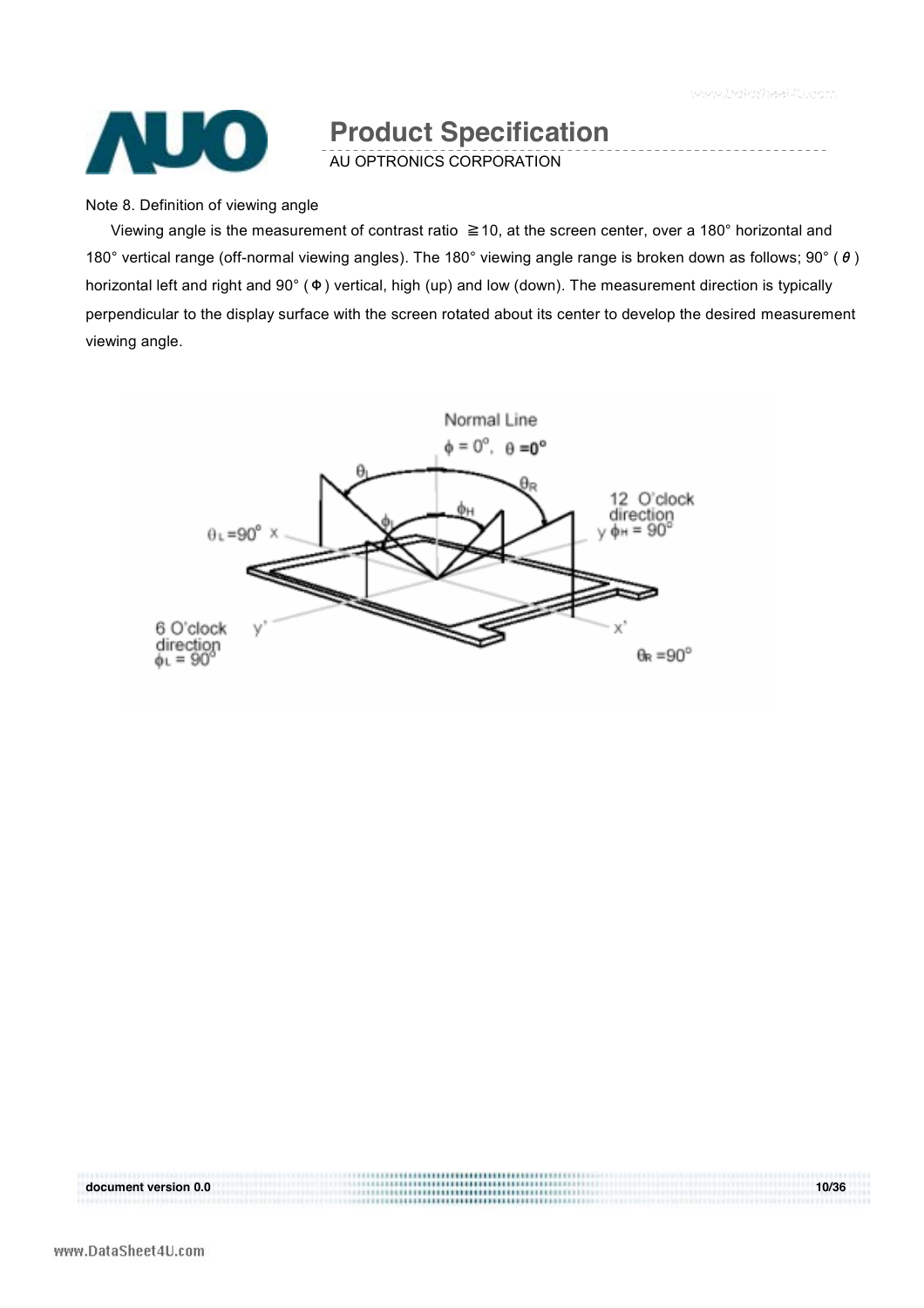

AU OPTRONICS CORPORATION

#### **3. Functional Block Diagram**

The following diagram shows the functional block of the 15.4 inches wide Color TFT/LCD Module:

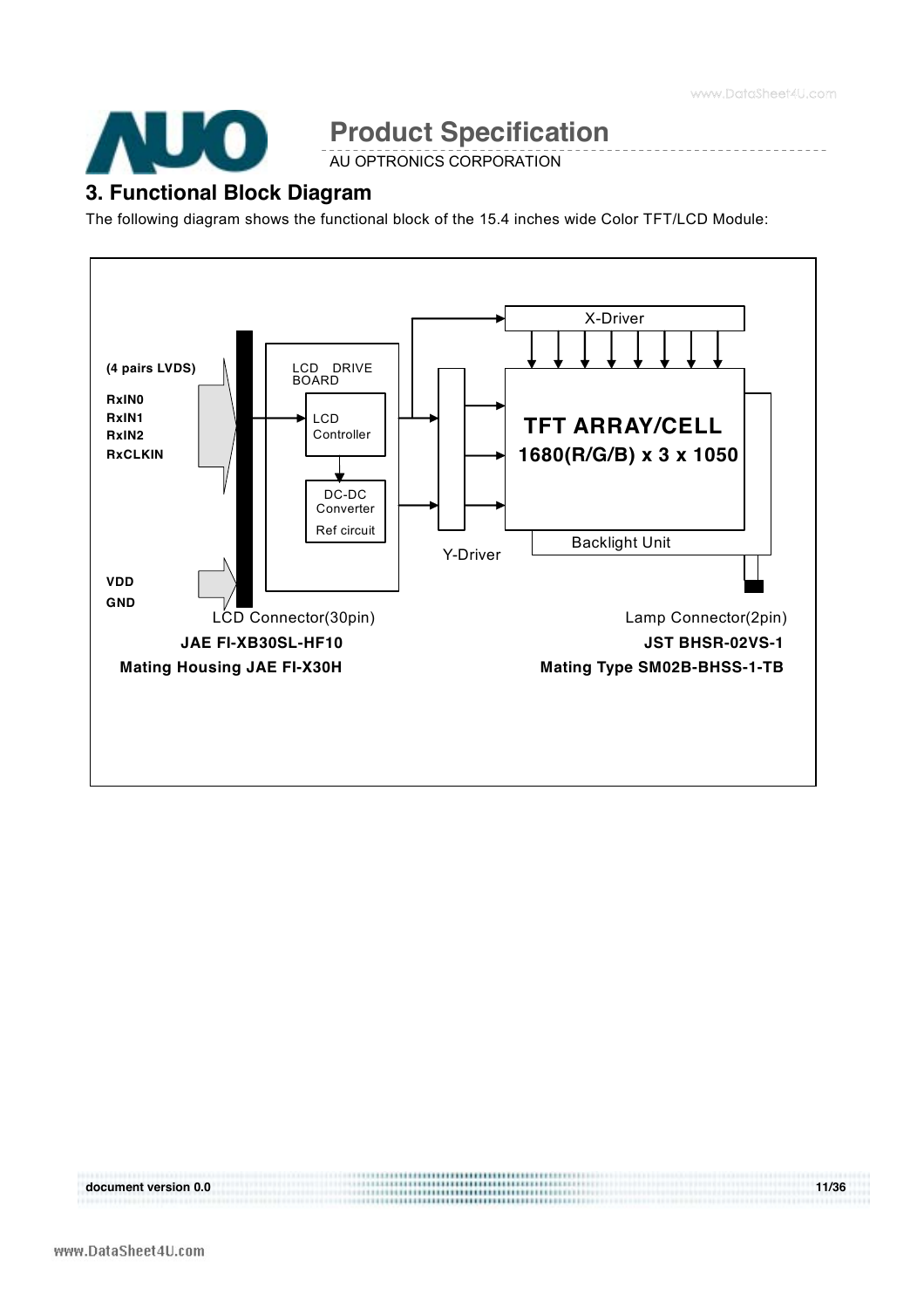

AU OPTRONICS CORPORATION

#### **4. Absolute Maximum Ratings**

Absolute maximum ratings of the module is as following:

#### **4.1 Absolute Ratings of TFT LCD Module**

| Item                    | Svmbol | Min  | Max  | Unit   | <b>Conditions</b> |
|-------------------------|--------|------|------|--------|-------------------|
| Logic/LCD Drive Voltage | Vin    | -∪.౦ | 14.U | [Volt] | Note 1 2          |

#### **4.2 Absolute Ratings of Backlight Unit**

| <b>Item</b>         | Svmbol       | Min | Max       | Unit     | Conditions |
|---------------------|--------------|-----|-----------|----------|------------|
| <b>CCFL Current</b> | <b>ICCFL</b> | -   | 70<br>. v | [mA] rms | Note 1,2   |

### **4.3 Absolute Ratings of Environment**

| Item                         | Symbol | Min   | Max   | Unit  | <b>Conditions</b> |
|------------------------------|--------|-------|-------|-------|-------------------|
| <b>Operating Temperature</b> | TOP    |       | $+50$ | [°C]  | Note 3            |
| <b>Operation Humidity</b>    | HOP    | 5     | 95    | [%RH] | Note 3            |
| Storage Temperature          | TST    | $-20$ | $+60$ | [°C]  | Note 3            |
| <b>Storage Humidity</b>      | HST    | 5     | 95    | [%RH] | Note 3            |

Note 1: At Ta (25℃ )

Note 2: Permanent damage to the device may occur if exceed maximum values

Note 3: For quality performance, please refer to AUO IIS(Incoming Inspection Standard).

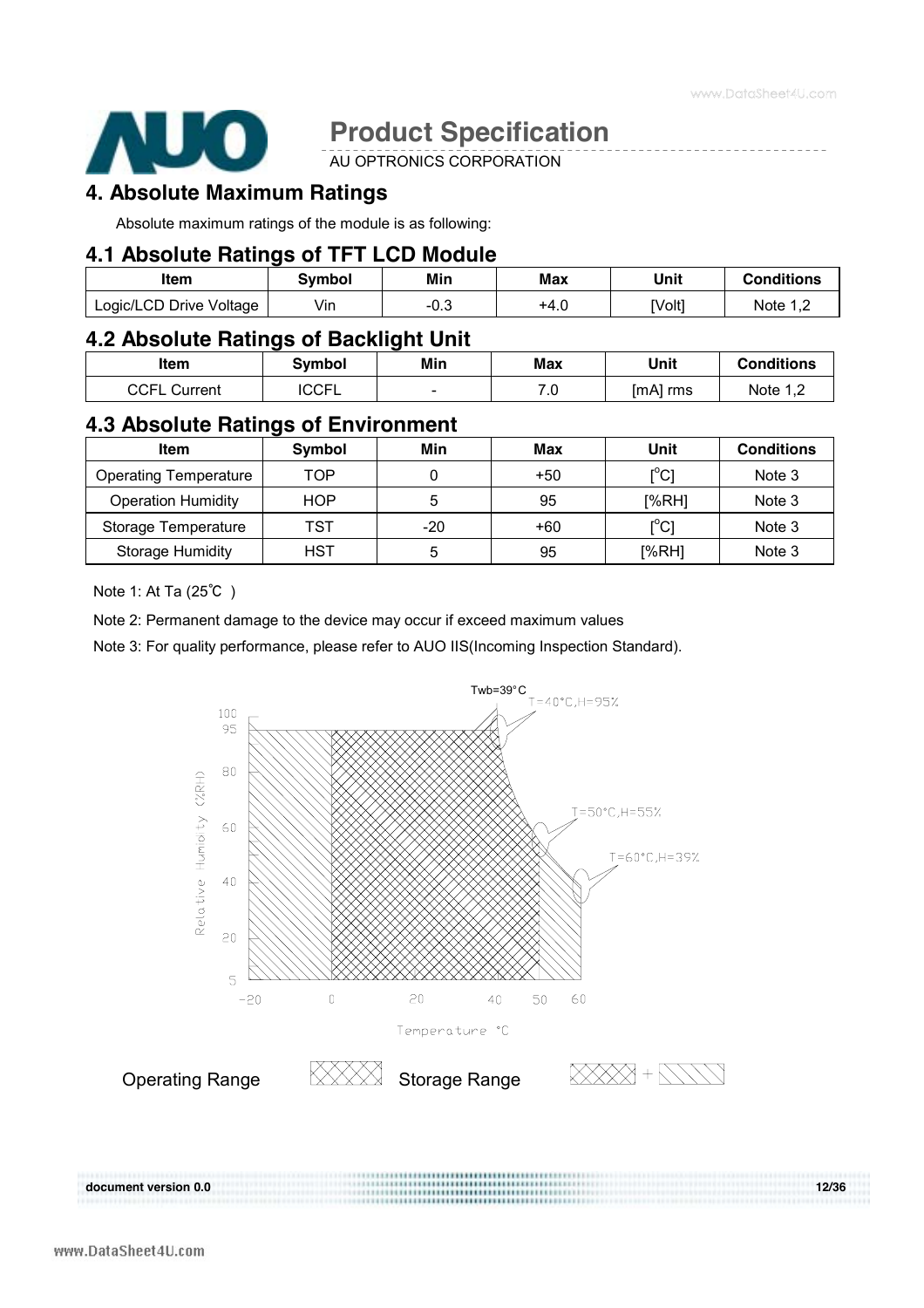

AU OPTRONICS CORPORATION

#### **5. Electrical characteristics**

#### **5.1 TFT LCD Module**

#### **5.1.1 Power Specification**

Input power specifications are as follows;

| <b>Symble</b> | <b>Parameter</b>                                      | Min | Typ | <b>Max</b> | <b>Units</b>  | <b>Note</b> |
|---------------|-------------------------------------------------------|-----|-----|------------|---------------|-------------|
| <b>VDD</b>    | Logic/LCD Drive<br>Voltage                            | 3.0 | 3.3 | 3.6        | [Volt]        |             |
| <b>PDD</b>    | <b>VDD Power</b>                                      |     |     | 2.5        | [Watt]        | Note 1      |
| IDD           | <b>IDD Current</b>                                    |     | 700 | 800        | [mA]          | Note 1      |
| <b>IRush</b>  | Inrush Current                                        |     |     | 2000       | [mA]          | Note 2      |
| <b>VDDrp</b>  | Allowable<br>Logic/LCD Drive<br><b>Ripple Voltage</b> |     |     | 100        | [mV]<br>$p-p$ |             |

Note 1: Maximum Measurement Condition: Black Patterm

Note 2:Measure Condition

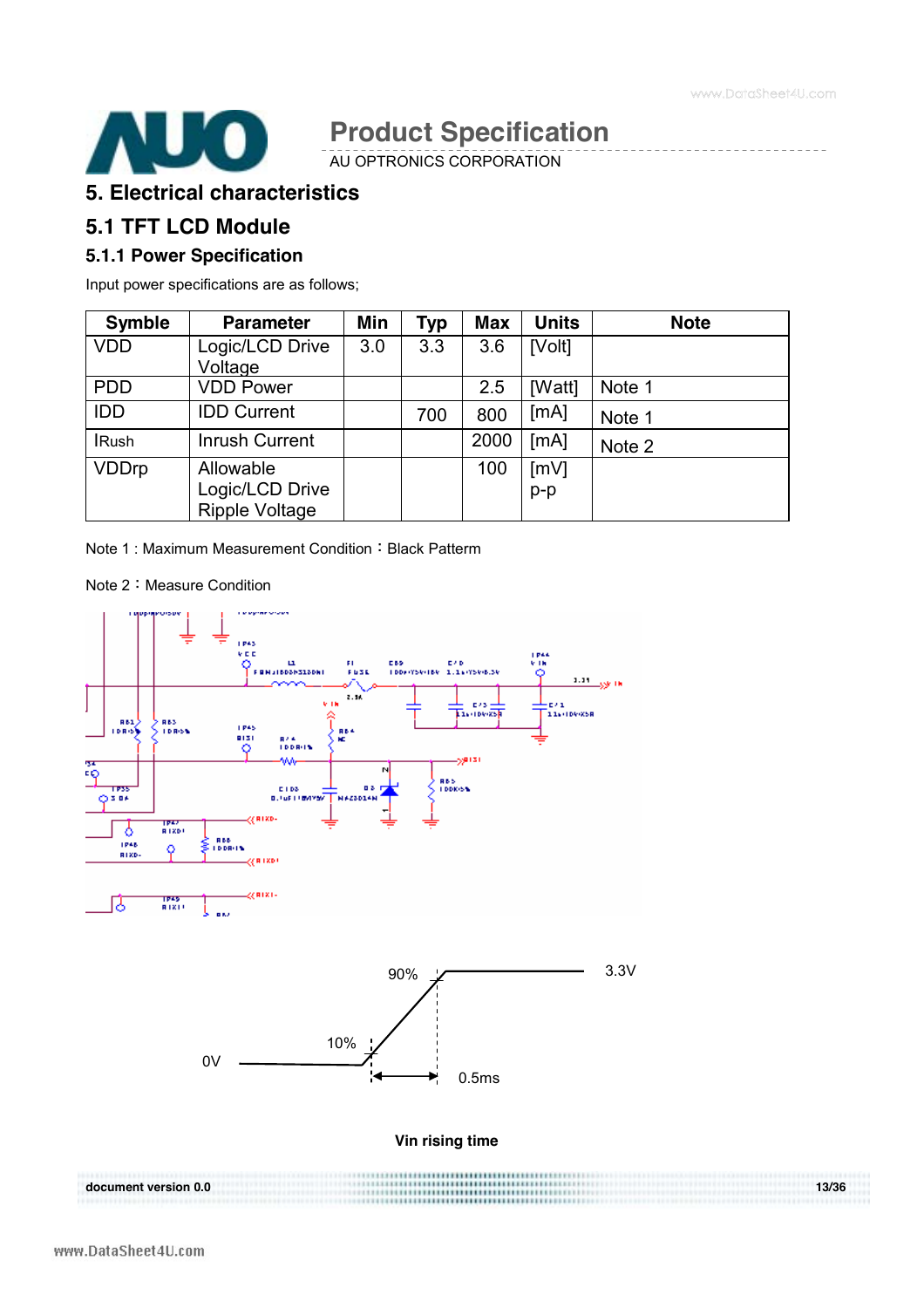

AU OPTRONICS CORPORATION

#### **5.1.2 Signal Electrical Characteristics**

Input signals shall be low or High-impedance state when VDD is off. It is recommended to refer the specifications of THC63LVDF84A(Thine Electronics Inc.) in detail.

Signal electrical characteristics are as follows;

| <b>Parameter</b> | <b>Condition</b>                                 | Min    | <b>Max</b> | <b>Unit</b> |
|------------------|--------------------------------------------------|--------|------------|-------------|
| Vth              | Differential Input High<br>Threshold (Vcm=+1.2V) |        | 100        | [mV]        |
| Vtl              | Differential Input Low<br>Threshold (Vcm=+1.2V)  | $-100$ |            | [mV]        |
| Vcm              | Differential Input<br>Common Mode Voltage        | 1.125  | 1.375      | [V]         |

Note: LVDS Signal Waveform

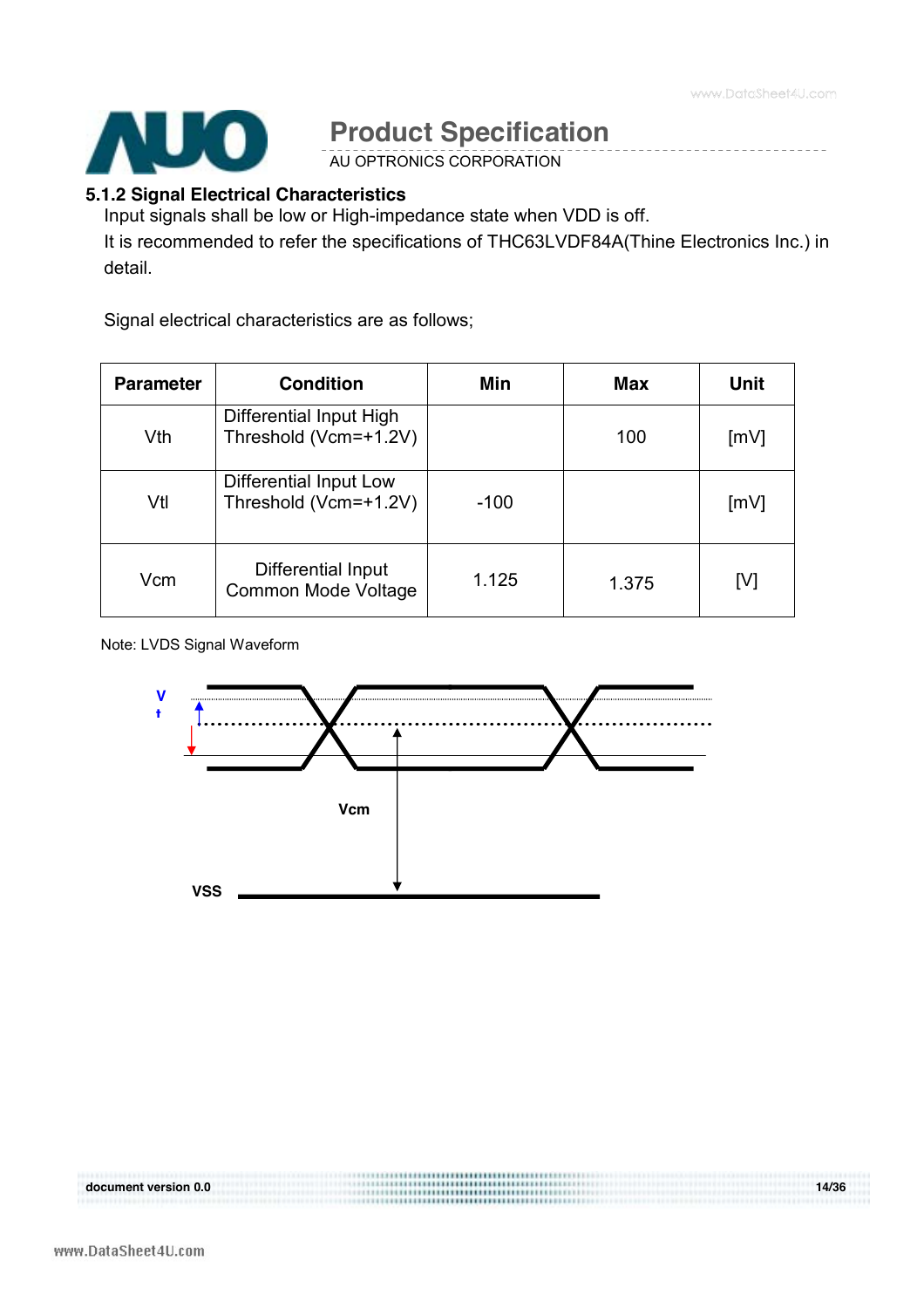

AU OPTRONICS CORPORATION

Parameter guideline for CCFL Inverter

| <b>Parameter</b>                                 | Min  | <b>Typ</b> | <b>Max</b> | <b>Units</b>         | <b>Condition</b>                 |
|--------------------------------------------------|------|------------|------------|----------------------|----------------------------------|
| <b>White Luminance</b><br>5 points average       | 180  | 200        |            | [cd/m <sup>2</sup> ] | <u>(Ta=25℃)</u>                  |
| <b>CCFL current(IccFL)</b>                       | 2.0  | 6.0        | 7          | $[mA]$ rms           | $(Ta=25^{\circ}C)$<br>Note 2     |
| <b>CCFL Frequency(FccFL)</b>                     | 50   | 55         | 60         | [KHz]                | $(Ta=25^{\circ}C)$<br>Note $3,4$ |
| <b>CCFL Ignition Voltage(Vs)</b>                 | 1650 |            |            | [Volt] rms           | $(Ta=0^{\circ}C)$<br>Note 5      |
| CCFL Ignition Voltage(Vs)                        | 1460 |            |            | [Volt] rms           | $(Ta = 25^{\circ}C)$<br>Note 5   |
| <b>CCFL Voltage (Reference)</b><br>$(Vc$ CFL $)$ | 700  | 730        | 945        | [Volt] rms           | $(Ta=25^{\circ}C)$<br>Note 6     |
| <b>CCFL Power consumption</b><br>(PccFL)         |      | 4.38       |            | [Watt]               | $(Ta=25^{\circ}C)$<br>Note 6     |

Note 1: Typ are AUO recommended Design Points.

\*1 All of characteristics listed are measured under the condition using the AUO Test inverter.

\*2 In case of using an inverter other than listed, it is recommended to check the inverter carefully. Sometimes, interfering noise stripes appear on the screen, and substandard luminance or flicker at low power may happen. \*3 In designing an inverter, it is suggested to check safety circuit very carefully. Impedance of CCFL, for instance, becomes more than 1 [M ohm] when CFL is damaged.

\*4 Generally, CCFL has some amount of delay time after applying kick-off voltage. It is recommended to keep on applying kick-off voltage for 1 [Sec] until discharge.

\*5 CCFL discharge frequency must be carefully chosen so as not to produce interfering noise stripes on the screen.

\*6 Reducing CCFL current increases CCFL discharge voltage and generally increases CCFL discharge frequency. So all the parameters of an inverter should be carefully designed so as not to produce too much leakage current from high-voltage output of the inverter.

Note 2: It should be employed the inverter which has "Duty Dimming", if ICCFL is less than 4mA.

Note 3: CCFL discharge frequency should be carefully determined to avoid interference between inverter and TFT LCD.

**document version 0.0 15/36** 

Note 4: The frequency range will not affect to lamp life and reliability characteristics.

document version 0.0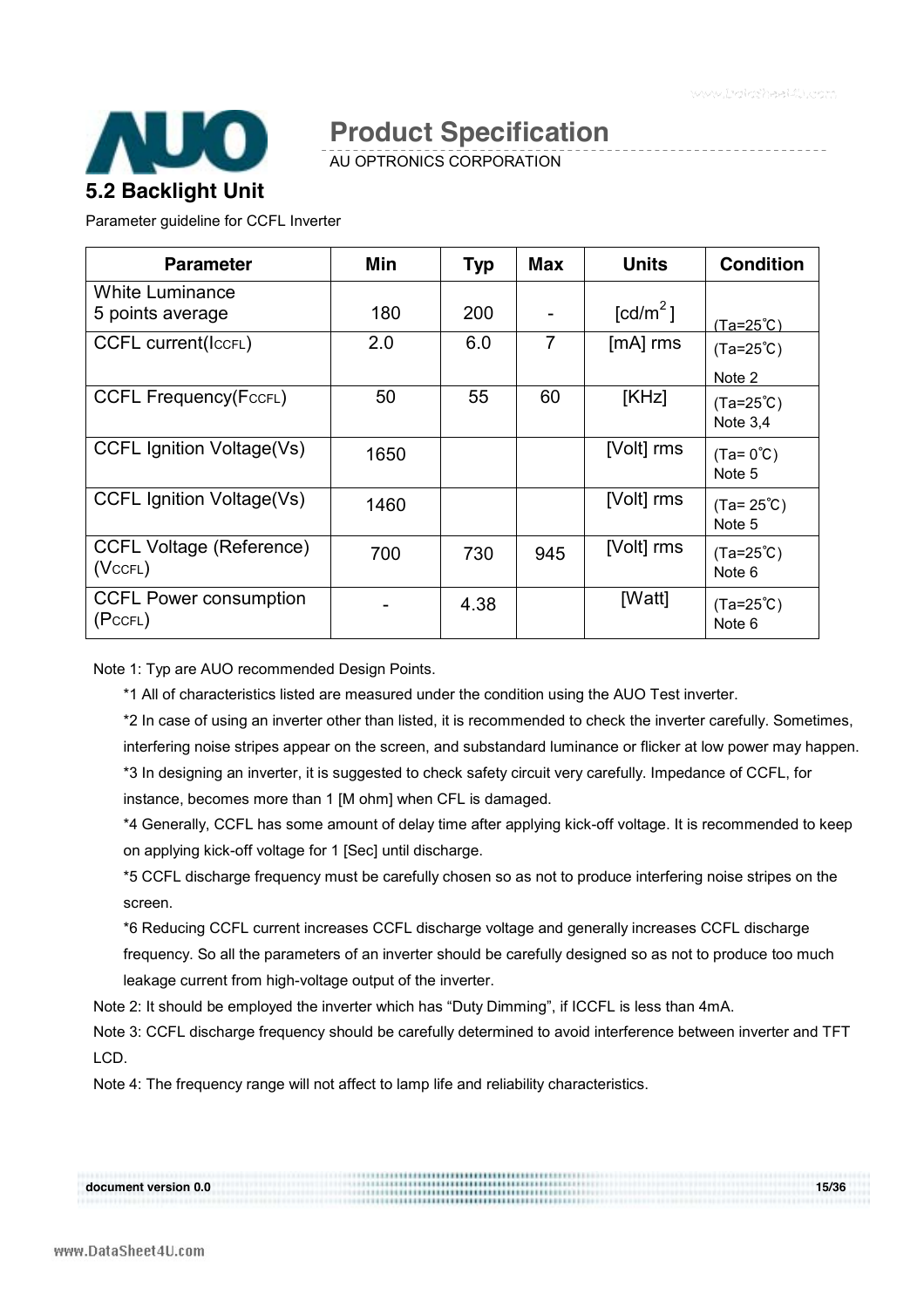

AU OPTRONICS CORPORATION

Note 5: CCFL inverter should be able to give out a power that has a generating capacity of over 1,430 voltage.

Lamp units need 1,400 voltage minimum for ignition.

Note 6: Calculator value for reference (ICCFL×VCCFL=PCCFL)

Note 7: Requirements for a system inverter design, which is intended to have a better display performance, a better power efficiency and a more reliable lamp, are following.

It shall help increase the lamp lifetime and reduce leakage current.

- a. The asymmetry rate of the inverter waveform should be less than 10%.
- b. The distortion rate of the waveform should bewithin  $\sqrt{2}$  ±10%.

\* Inverter output waveform had better be more similar to ideal sine wave.



\* Asymmetry rate:  
\n
$$
||\mathbf{p} - \mathbf{L}_{\text{p}}| / l_{\text{rms}} \times 100\%
$$
\n\* Distortion rate  
\n
$$
I_{\text{p}} (\text{or } l_{\text{eq}}) / l_{\text{rms}}
$$

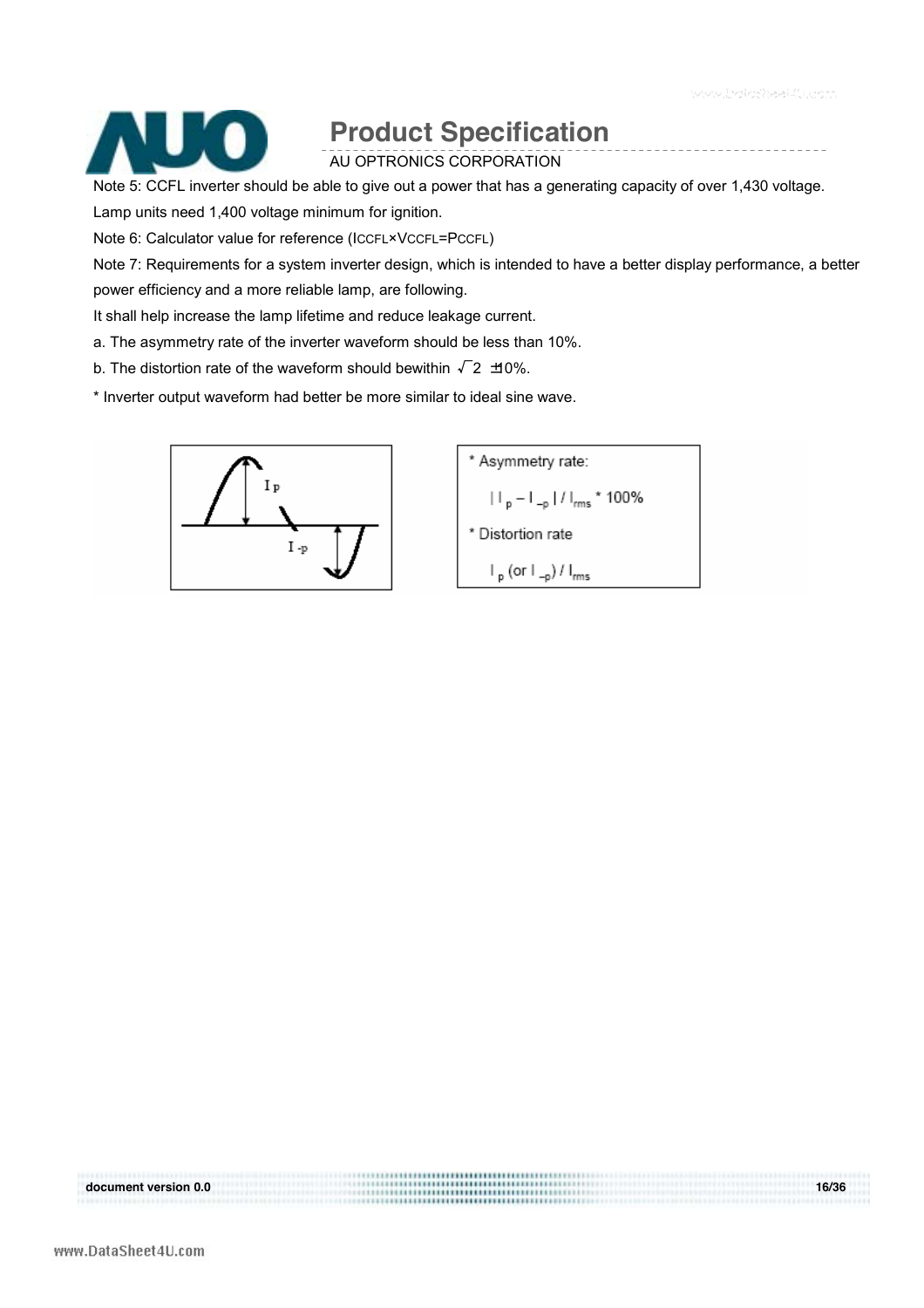

AU OPTRONICS CORPORATION **Product Specification** 

### **6. Signal Characteristic**

### **6.1 Pixel Format Image**

Following figure shows the relationship of the input signals and LCD pixel format.

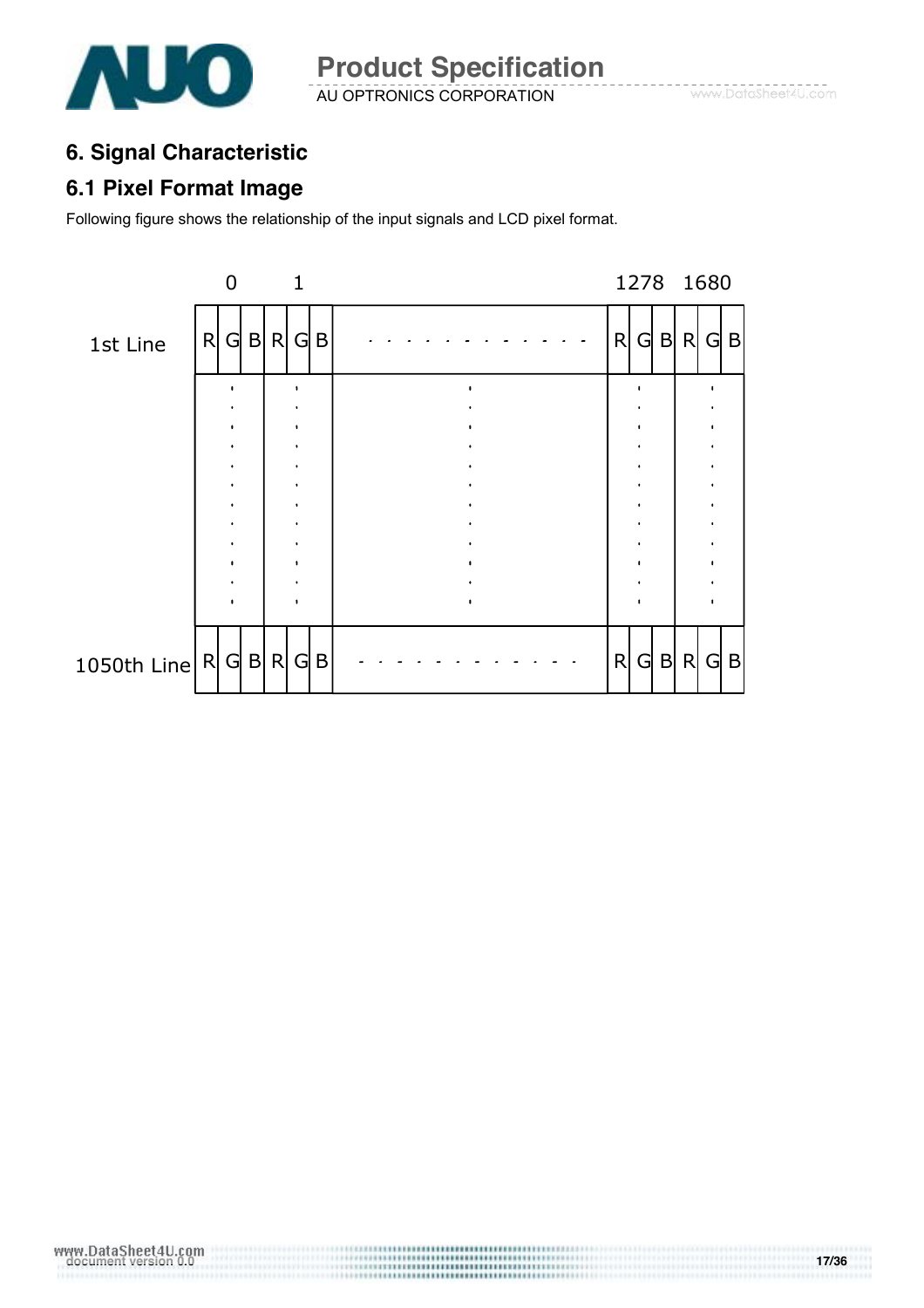

AU OPTRONICS CORPORATION

### **6.2 The input data format**



| <b>Signal Name</b> | <b>Description</b>     |                                                   |
|--------------------|------------------------|---------------------------------------------------|
| R <sub>5</sub>     | Red Data 5 (MSB)       | Red-pixel Data                                    |
| R <sub>4</sub>     | Red Data 4             | Each red pixel's brightness data consists of      |
| R <sub>3</sub>     | Red Data 3             | these 6 bits pixel data.                          |
| R <sub>2</sub>     | Red Data 2             |                                                   |
| R <sub>1</sub>     | Red Data 1             |                                                   |
| R <sub>0</sub>     | Red Data 0 (LSB)       |                                                   |
|                    | Red-pixel Data         |                                                   |
|                    |                        |                                                   |
| G <sub>5</sub>     | Green Data 5 (MSB)     | Green-pixel Data                                  |
| G4                 | Green Data 4           | Each green pixel's brightness data consists of    |
| G <sub>3</sub>     | Green Data 3           | these 6 bits pixel data.                          |
| G <sub>2</sub>     | Green Data 2           |                                                   |
| G <sub>1</sub>     | Green Data 1           |                                                   |
| G <sub>0</sub>     | Green Data 0 (LSB)     |                                                   |
|                    | Green-pixel Data       |                                                   |
| B <sub>5</sub>     | Blue Data 5 (MSB)      | <b>Blue-pixel Data</b>                            |
| <b>B4</b>          | <b>Blue Data 4</b>     | Each blue pixel's brightness data consists of     |
| B <sub>3</sub>     | <b>Blue Data 3</b>     | these 6 bits pixel data.                          |
| <b>B2</b>          | <b>Blue Data 2</b>     |                                                   |
| <b>B1</b>          | <b>Blue Data 1</b>     |                                                   |
| B <sub>0</sub>     | Blue Data 0 (LSB)      |                                                   |
|                    | <b>Blue-pixel Data</b> |                                                   |
| <b>RxCLKIN</b>     | Data Clock             | The typical frequency is 64.9 MHZ The signal      |
|                    |                        | is used to strobe the pixel data and DE signals.  |
|                    |                        | All pixel data shall be valid at the falling edge |
|                    |                        | when the DE signal is high.                       |
| DE                 | <b>Display Timing</b>  | This signal is strobed at the falling edge of     |
|                    |                        | RxCLKIN. When the signal is high, the pixel       |
|                    |                        | data shall be valid to be displayed.              |
| <b>VS</b>          | <b>Vertical Sync</b>   | The signal is synchronized to RxCLKIN.            |
| <b>HS</b>          | <b>Horizontal Sync</b> | The signal is synchronized to RxCLKIN.            |

Note: Output signals from any system shall be low or High-impedance state when VDD is off.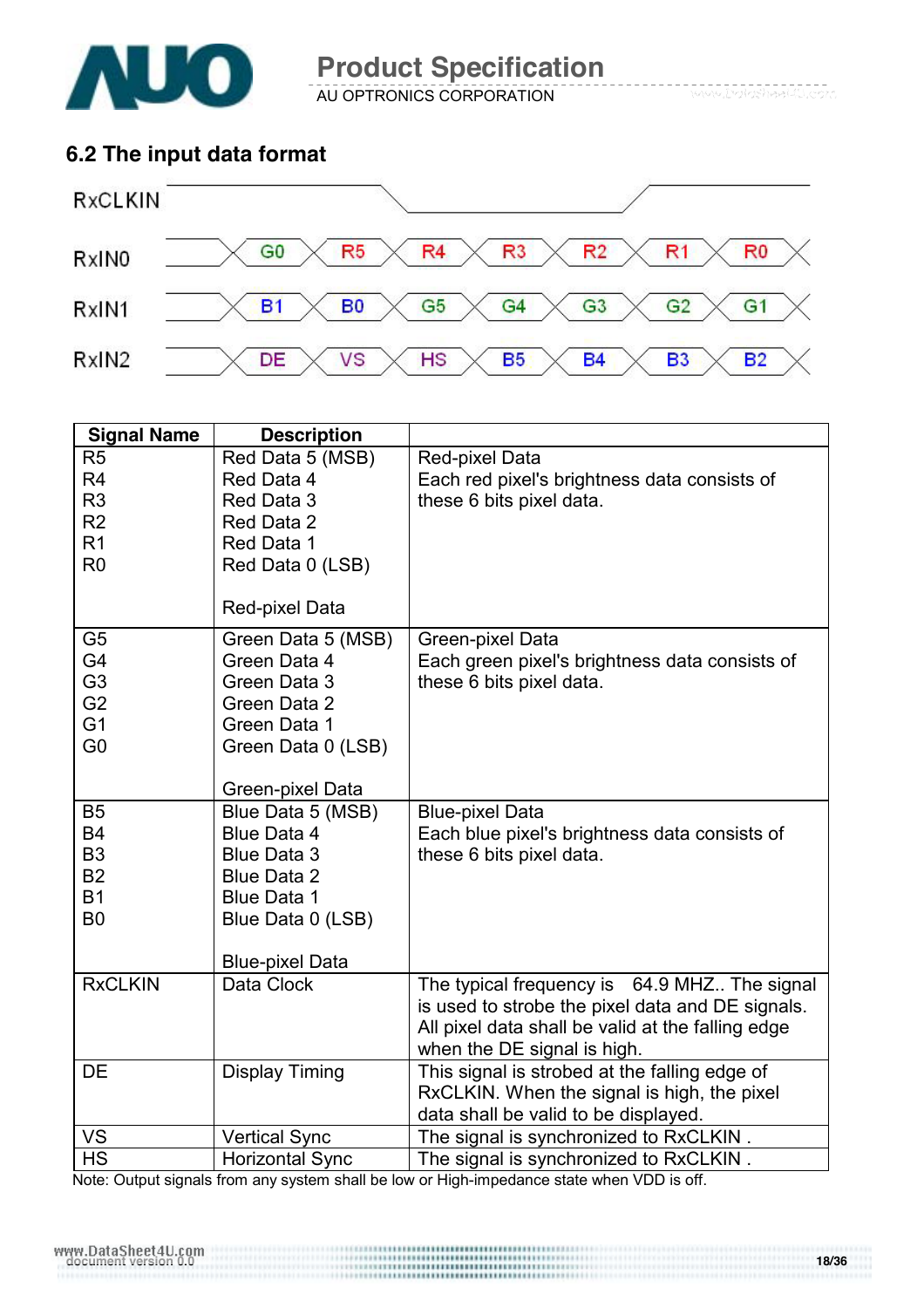

AU OPTRONICS CORPORATION

### **6.3 Signal Description/Pin Assignment**

LVDS is a differential signal technology for LCD interface and high speed data transfer device.

| PIN# | <b>Signal Name</b>   | <b>Description</b>                                              |
|------|----------------------|-----------------------------------------------------------------|
| 1    | <b>GND</b>           | Ground                                                          |
| 2    | <b>VDD</b>           | +3.3V Power Supply (typical)                                    |
| 3    | <b>VDD</b>           | +3.3V Power Supply (typical)                                    |
| 4    | $V_{EDID}$           | +3.3V EDID Power                                                |
| 5    | NC                   | Reserved for supplier test point                                |
| 6    | CLK <sub>EDID</sub>  | <b>EDID Clock Input</b>                                         |
| 7    | DATA <sub>EDID</sub> | <b>EDID Data Input</b>                                          |
| 8    | RxIN0-               | LVDS differential data input(R0-R5, G0) (odd pixels)            |
| 9    | RxIN0+               | LVDS differential data input(R0-R5, G0) (odd pixels)            |
| 10   | <b>GND</b>           | Ground                                                          |
| 11   | RxIN1-               | LVDS differential data input(G1-G5, B0-B1) (odd pixels)         |
| 12   | RxIN1+               | LVDS differential data input(G1-G5, B0-B1) (odd pixels)         |
| 13   | <b>GND</b>           | Ground                                                          |
| 14   | RxIN2-               | LVDS differential data input(B2-B5, HS, VS, DE) (odd pixels)    |
| 15   | RxIN2+               | LVDS differential data input(B2-B5, HS, VS, DE) (odd pixels)    |
| 16   | <b>GND</b>           | Ground                                                          |
| 17   | RxCLKIN-             | LVDS differential clock input (odd pixels)                      |
| 18   | RxCLKIN+             | LVDS differential clock input (odd pixels)                      |
| 19   | <b>GND</b>           | Ground                                                          |
| 20   | Even RxIN0-          | LVDS differential data input (R0-R5,G0) (even pixels)           |
| 21   | Even RxIN0+          | LVDS differential data input (R0-R5,G0) (even pixels)           |
| 22   | <b>GND</b>           | Ground                                                          |
| 23   | Even_RxIN1-          | LVDS differential data input (G1-G5,B0-B1) (even pixels)        |
| 24   | Even RxIN1+          | LVDS differential data input (G1-G5,B0-B1) (even pixels)        |
| 25   | <b>GND</b>           | Ground                                                          |
| 26   | Even_RxIN2-          | LVDS differential data input (B2-B5,HS,VS,DE) (even pixels)     |
| 27   | Even RxIN2+          | LVDS differential data input (B2-B5,HS,VS,DE) (even pixels)     |
| 28   | <b>GND</b>           | Ground                                                          |
| 29   | Even RxCLKIN-        | LVDS differential clock input (even pixels), 2.1V               |
| 30   |                      | Even_RxCLKIN+ LVDS differential clock input (even pixels), 2.1V |

【Note 1】Relation between LVDS signals and actual data shows below section(4-2).

【Note 2】The shielding case is connected with signal GND.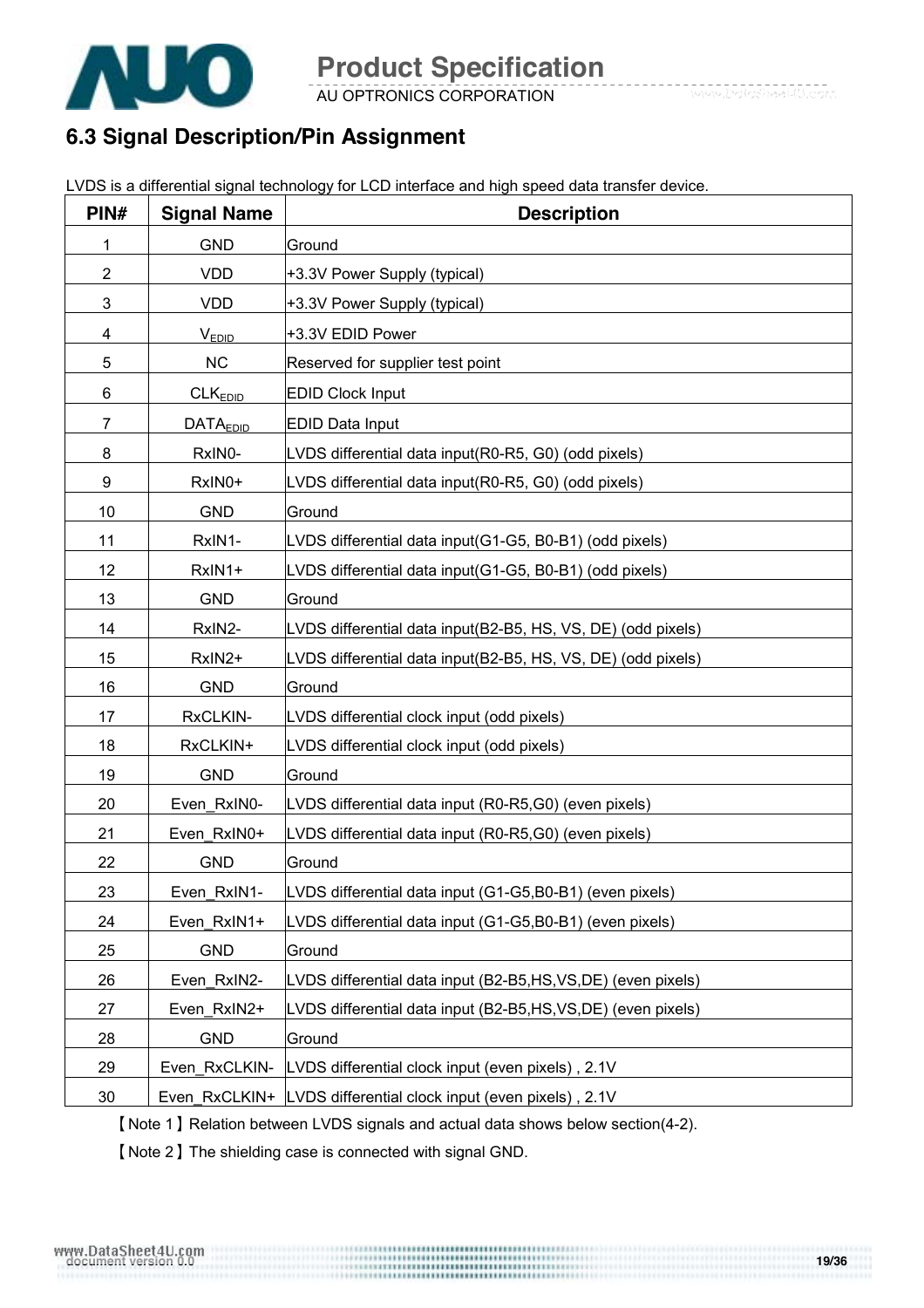

AU OPTRONICS CORPORATION

Note1: Start from right side



Note2: Input signals shall be low or High-impedance state when VDD is off.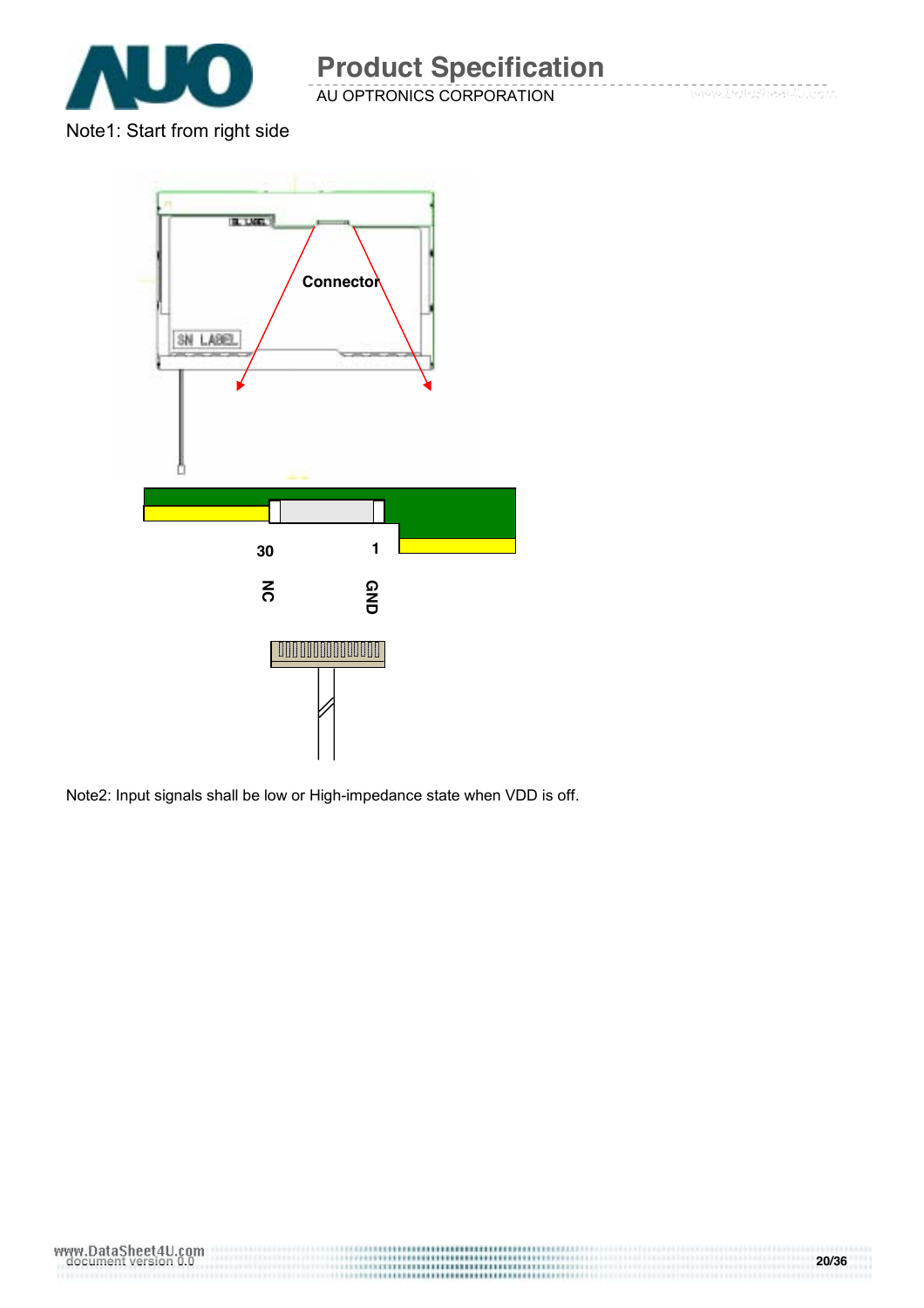

AU OPTRONICS CORPORATION

internal circuit of LVDS inputs are as following.

The module uses a 100ohm resistor between positive and negative data lines of each receiver input

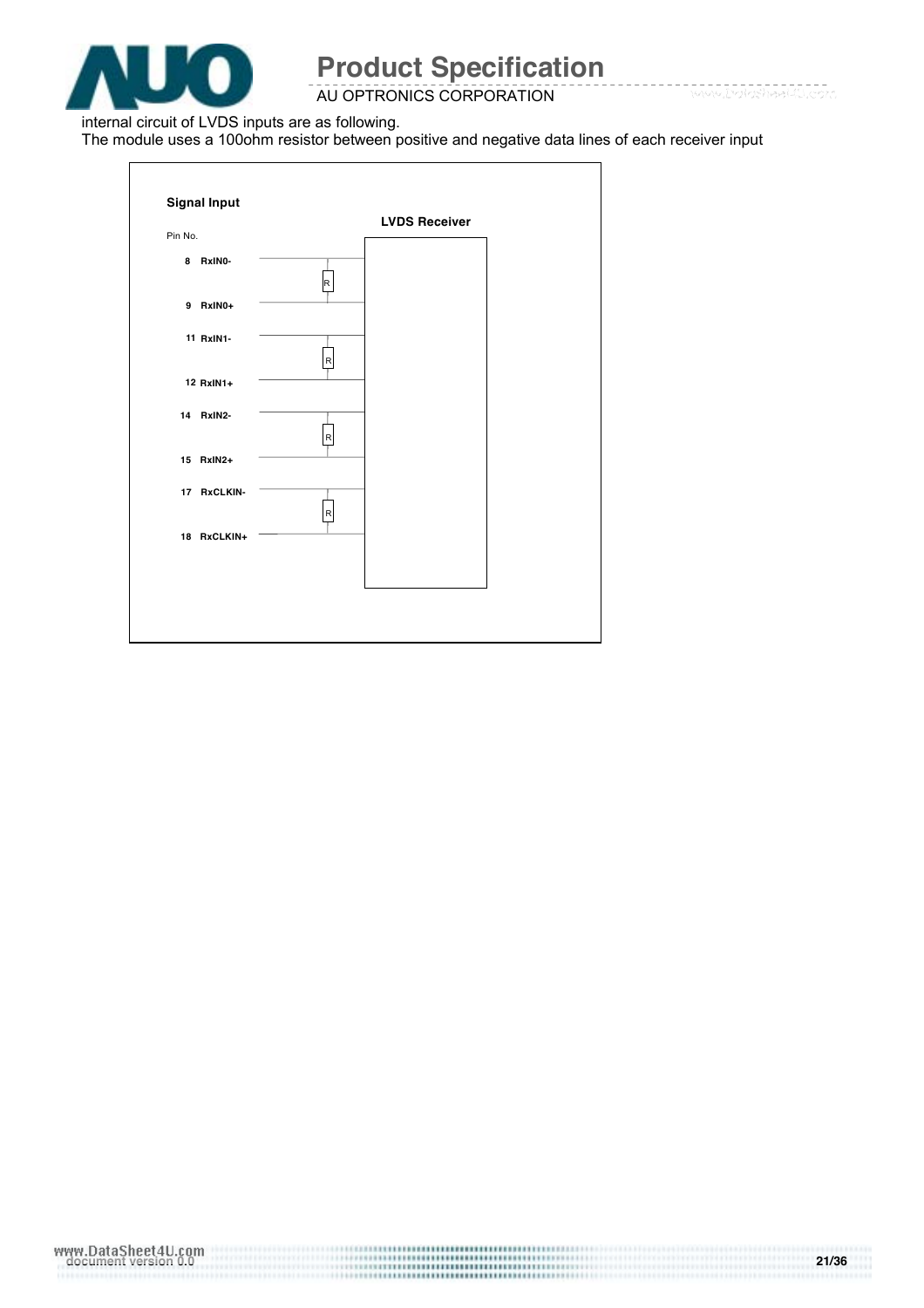

AU OPTRONICS CORPORATION

#### **6.4 Interface Timing**

#### **6.4.1 Timing Characteristics**

Basically, interface timings should match the 1680x1050 /60Hz manufacturing guide line timing.

|                     | <b>Parameter</b> | Symbol                     | Min. | Typ. | Max. | Unit                 |
|---------------------|------------------|----------------------------|------|------|------|----------------------|
| Frame Rate          |                  | $\overline{\phantom{a}}$   | 50   | 60   | -    | Hz                   |
|                     | Clock frequency  | 1/ $T_{\text{Clock}}$      | 40   | 59.5 | 80   | <b>MHz</b>           |
|                     | Period           | $\mathsf{T}_\mathsf{V}$    | 1080 | 1080 | 1080 |                      |
| Vertical<br>Section | Active           | $\mathsf{T}_{\mathsf{VD}}$ | 1050 | 1050 | 1050 | $T_{Line}$           |
|                     | <b>Blanking</b>  | $\mathsf{T}_{\mathsf{VB}}$ | 30   | 30   | 30   |                      |
|                     | Period           | $\mathsf{T}_\mathsf{H}$    | 1840 | 1840 | 1840 |                      |
| Horizontal          | Active           | Т <sub>нр</sub>            | 1680 | 1680 | 1680 | $T_{\mathsf{Clock}}$ |
| Section             | Blanking         | Т <sub>нв</sub>            | 160  | 160  | 160  |                      |

Note : DE mode only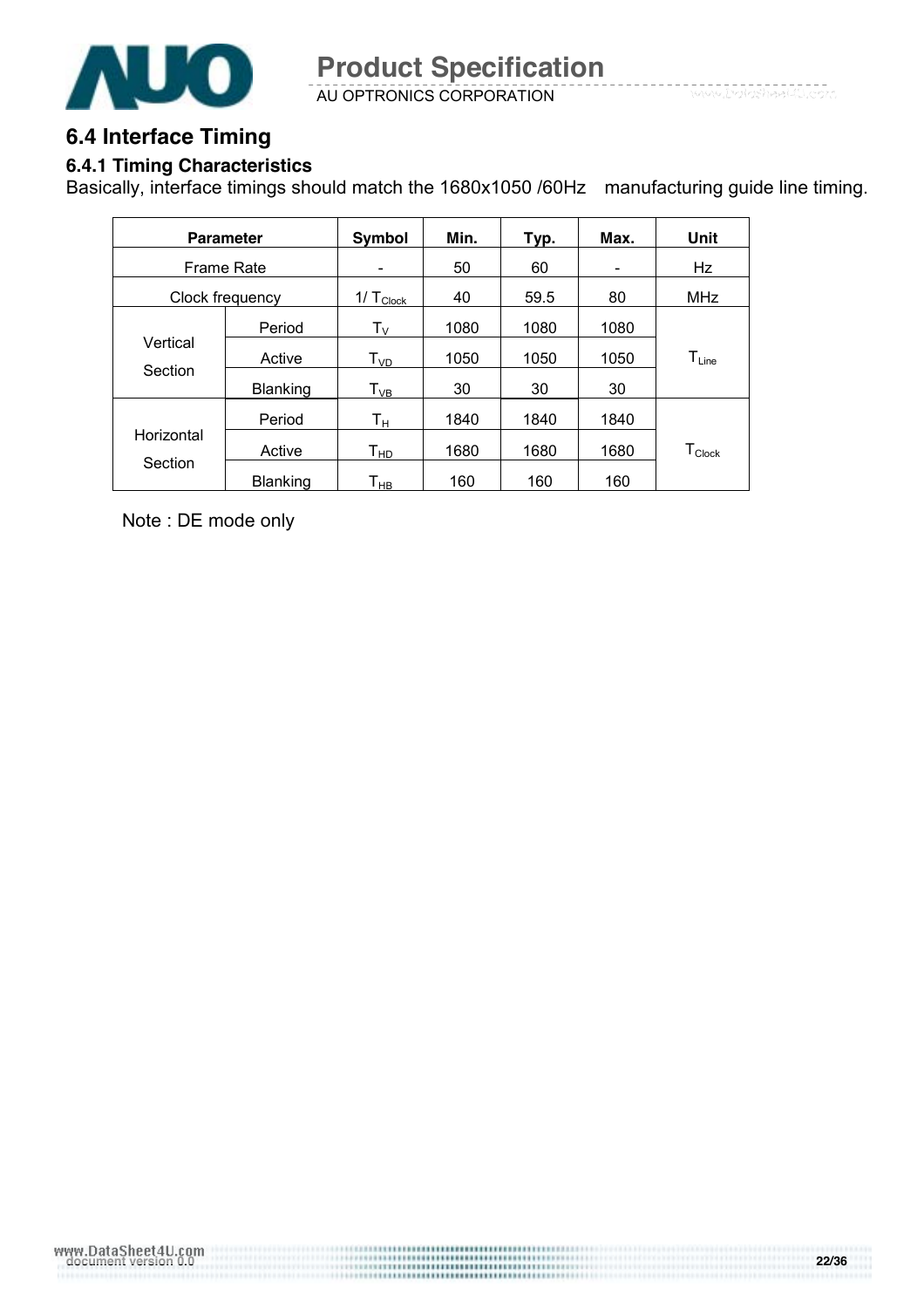

AU OPTRONICS CORPORATION **Product Specification** 

www.DataSheet4U.com

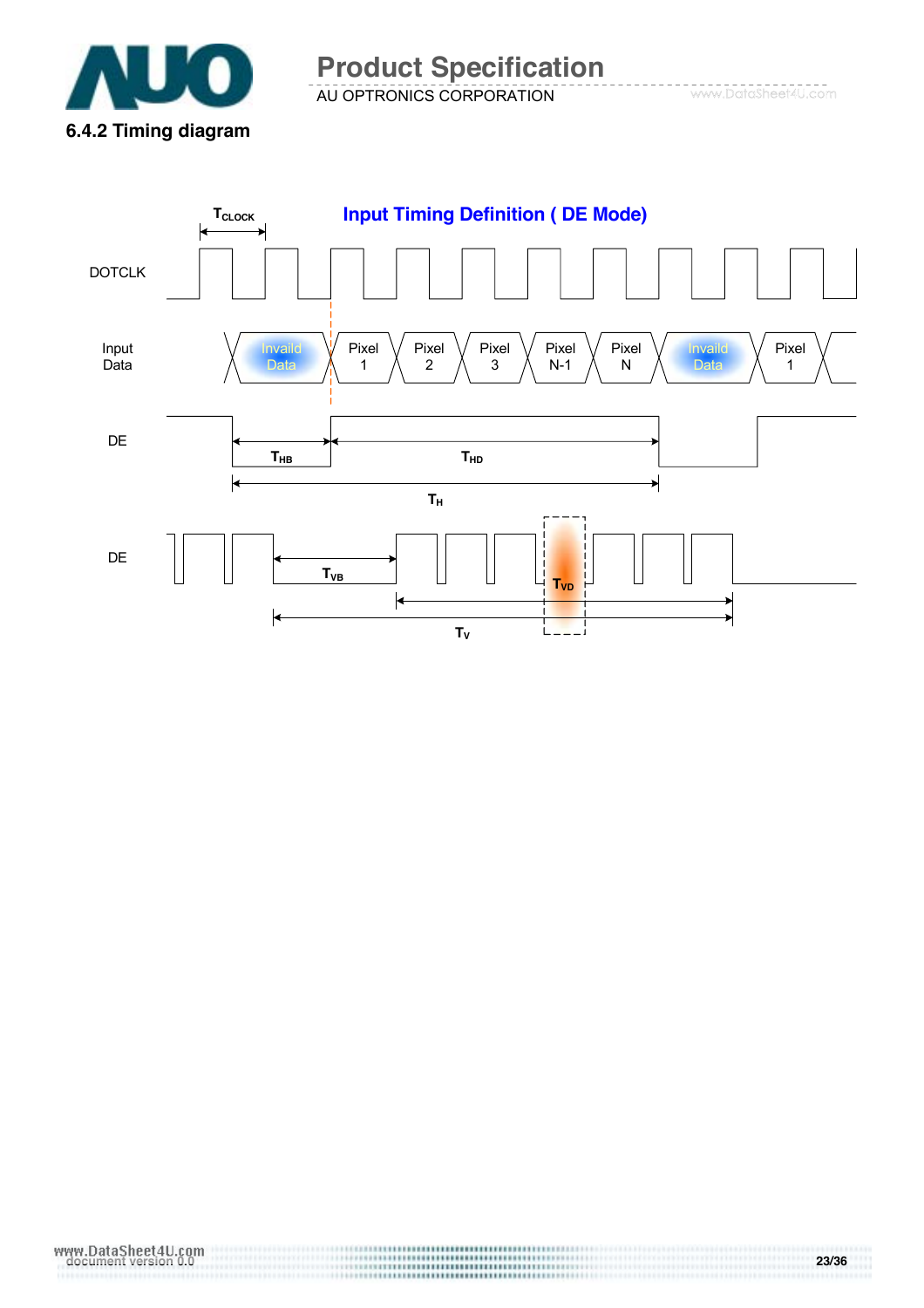

#### **6.5 Power ON/OFF Sequence**

VDD power and lamp on/off sequence is as follows. Interface signals are also shown in the chart. Signals from any system shall be Hi-Z state or low level when VDD is off.



#### **Power Sequence Timing**

| <b>Parameter</b> | Min. | <u>Тур.</u> | Max. | <b>Units</b> |
|------------------|------|-------------|------|--------------|
| T1               | 0.5  |             | 10   | (ms)         |
| T <sub>2</sub>   | 0    |             | 50   | (ms)         |
| T <sub>3</sub>   | 0    |             | 50   | (ms)         |
| T <sub>4</sub>   | 400  |             |      | (ms)         |
| T <sub>5</sub>   | 200  |             |      | (ms)         |
| T <sub>6</sub>   | 200  |             |      | (ms)         |
| Т7               |      |             | 10   | (ms)         |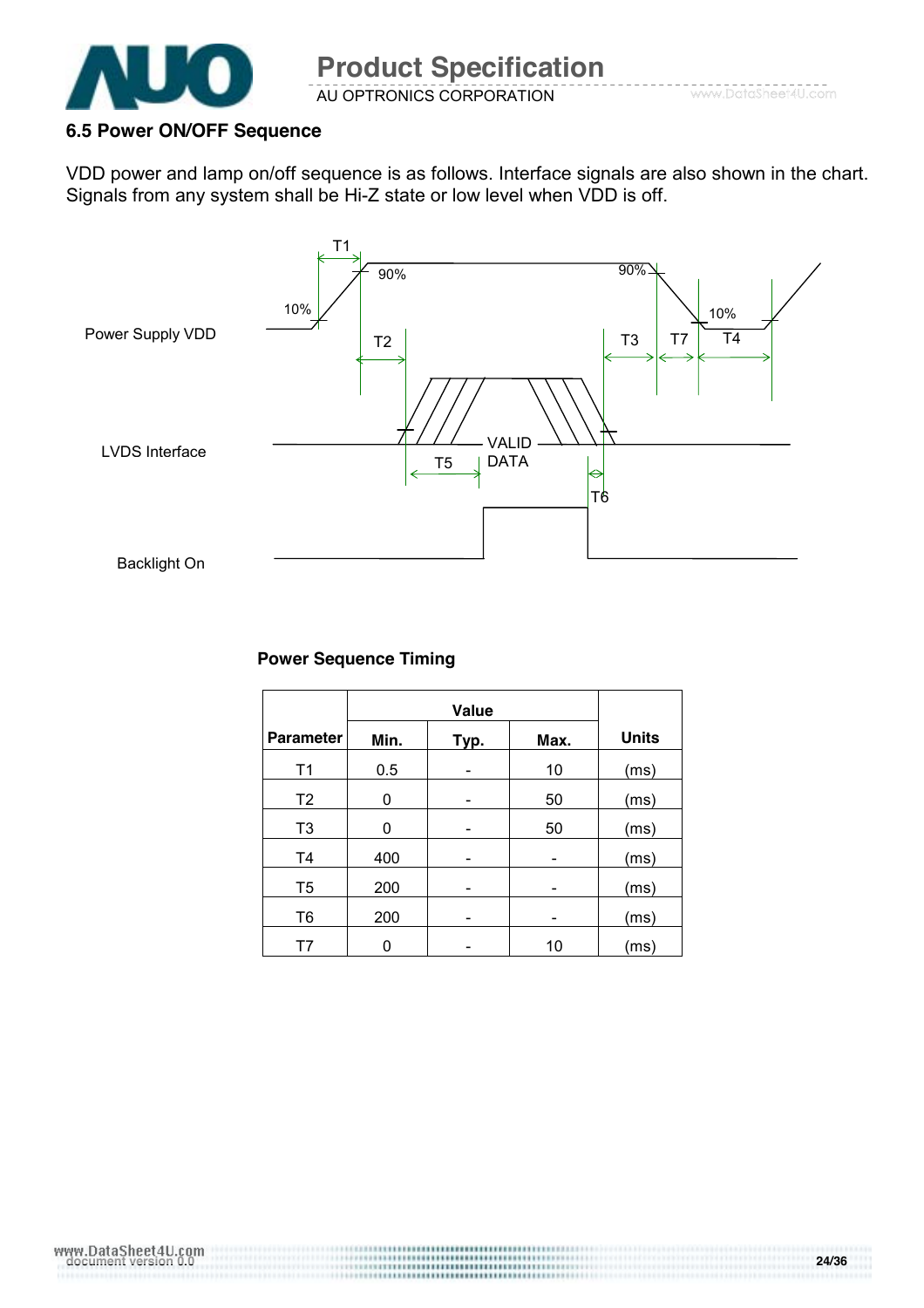

### **7. Connector Description**

Physical interface is described as for the connector on module.

These connectors are capable of accommodating the following signals and will be following components.

### **7.1 TFT LCD Module**

| <b>Connector Name / Designation</b> | <b>For Signal Connector</b>  |
|-------------------------------------|------------------------------|
| Manufacturer                        | JAE or compatible            |
| Type / Part Number                  | FI-XB30SL-HF10 or compatible |
| <b>Mating Housing/Part Number</b>   | FI-X30H or compatible        |

### **7.2 Backlight Unit**

Physical interface is described as for the connector on module.

These connectors are capable of accommodating the following signals and will be following components.

| <b>Connector Name / Designation</b> | <b>For Lamp Connector</b> |
|-------------------------------------|---------------------------|
| Manufacturer                        | JST                       |
| Type / Part Number                  | <b>BHSR-02VS-1</b>        |
| Mating Type / Part Number           | SM02B-BHSS-1-TB           |

### **7.3 Signal for Lamp connector**

| Pin # | Cable color | <b>Signal Name</b> |  |
|-------|-------------|--------------------|--|
|       | Red         | Lamp High Voltage  |  |
|       | White       | Lamp Low Voltage   |  |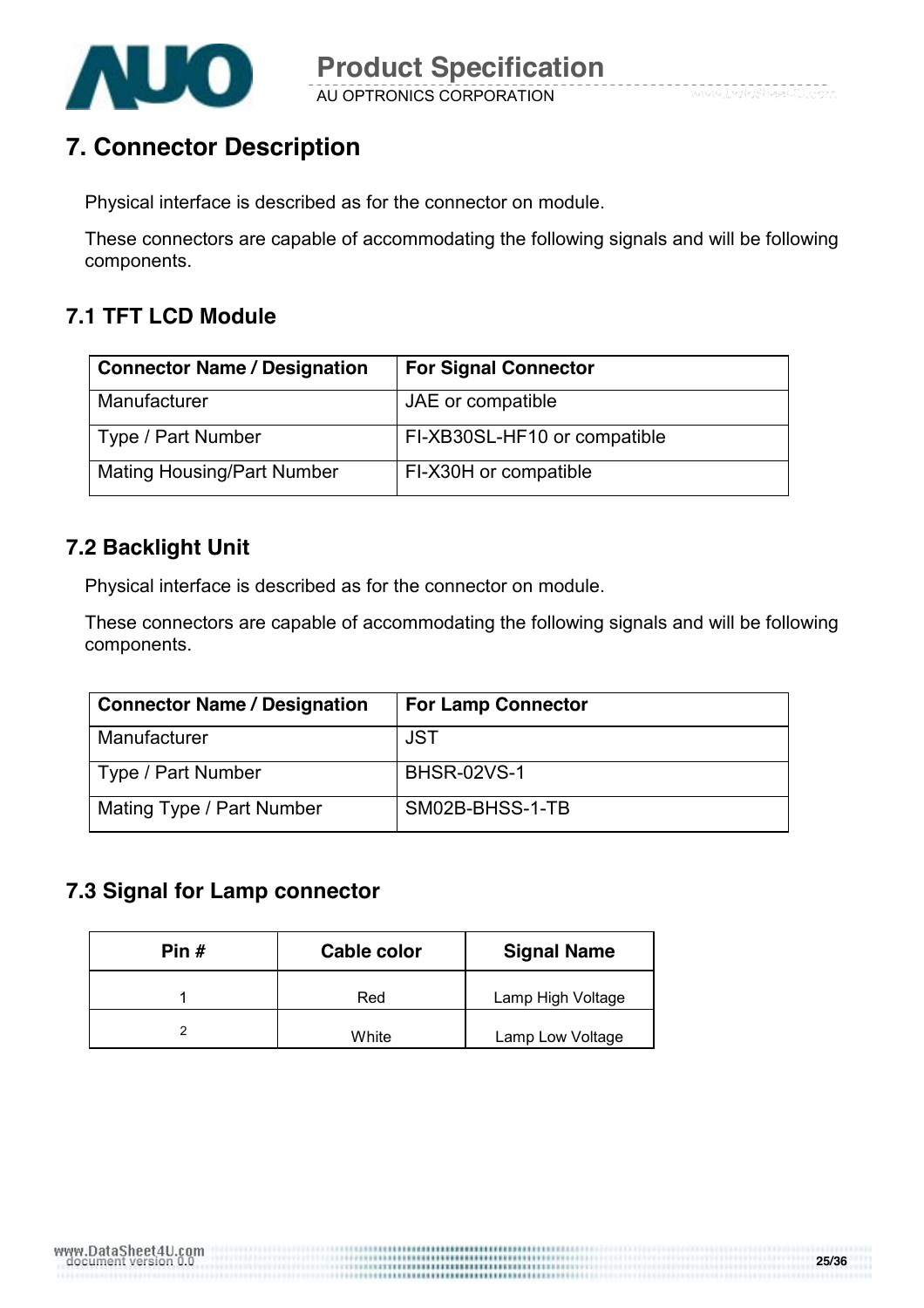

AU OPTRONICS CORPORATION

### **8. Vibration and Shock Test**

#### **8.1 Vibration Test**

#### **Test Spec:**

- Test method: Non-Operation
- **•** Acceleration: 2.16G
- Frequency: 10 500Hz Random
- Sweep: 30 Minutes each Axis (X, Y, Z)

### **8.2 Shock Test Spec:**

#### **Test Spec:**

- Test method: Non-Operation
- Acceleration: 220 G, Half sine wave
- Active time: 2 ms
- Pulse: X,Y,Z .one time for each side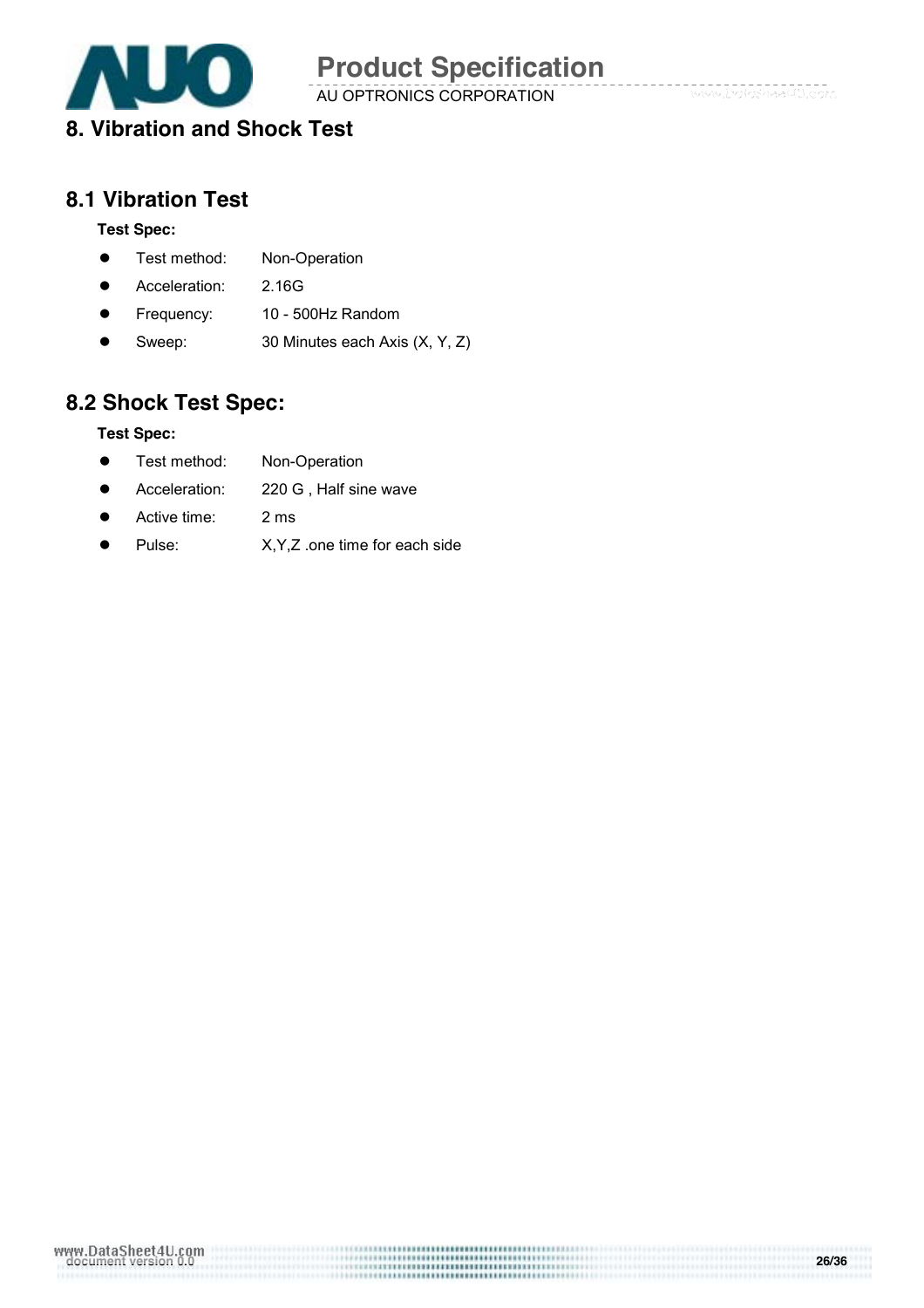

### **9. Reliability**

| <b>Items</b>                             | <b>Required Condition</b>                                                                                     | <b>Note</b> |
|------------------------------------------|---------------------------------------------------------------------------------------------------------------|-------------|
| Temperature<br><b>Humidity Bias</b>      | 40°C/95%,250Hr                                                                                                |             |
| <b>High Temperature</b><br>Operation     | 50°C/Dry,250Hr                                                                                                |             |
| Low Temperature<br>Operation             | $0^{\circ}$ C,250Hr                                                                                           |             |
| On/Off Test                              | 25°C, 150hrs (ON/10 sec. OFF/10sec., 30,000 cycles)                                                           |             |
| <b>Hot Storage</b>                       | 60°C/35% RH , 240 hours                                                                                       |             |
| Cold Storage                             | -20℃/50% RH ,240 hours                                                                                        |             |
| <b>Thermal Shock Test</b>                | -20°C/30 min ,60°C/30 min 100cycles                                                                           |             |
| <b>Hot Start Test</b>                    | 50°C/1 Hr min. power on/off per 5 minutes, 5 times                                                            |             |
| <b>Cold Start Test</b>                   | $0^{\circ}$ C/1 Hr min. power on/off per 5 minutes, 5 times                                                   |             |
| <b>Shock Test</b><br>(Non-Operating)     | 200G, 2ms, Half-sine wave, 3 times for each ±x,y,z<br>direction                                               |             |
| <b>Vibration Test</b><br>(Non-Operating) | Random vibration, 2.16 G zero-to-peak, 10 to 500 Hz,<br>30 mins in each of three mutually perpendicular axes. |             |
| <b>ESD</b>                               | Contact:<br><b>戈KV</b> / operation<br>Air :<br>±15KV / operation                                              | Note 1      |
| Room temperature<br>Test                 | 25°C, 2000 hours, Operating with loop pattern                                                                 |             |

Note1: According to EN61000-4-2 , ESD class B: Some performance degradation allowed. No data lost

. Self-recoverable. No hardware failures.

Note2: CCFL Life time: 10,000 hours minimum under normal module usage.

Note3: MTBF (Excluding the CCFL): 30,000 hours with a confidence level 90%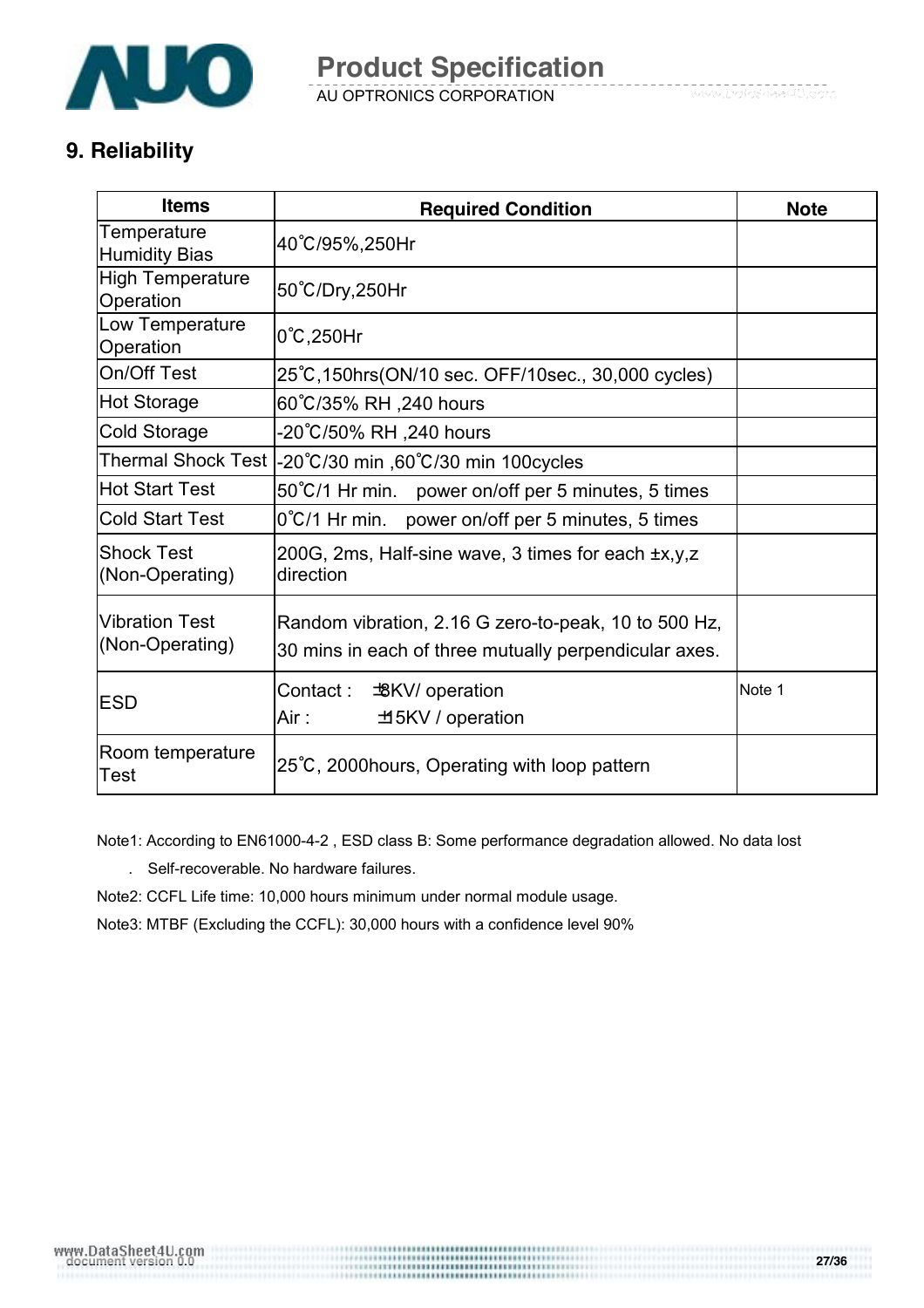### **10. Mechanical Characteristics**

### **10.1 LCM Outline Dimension**

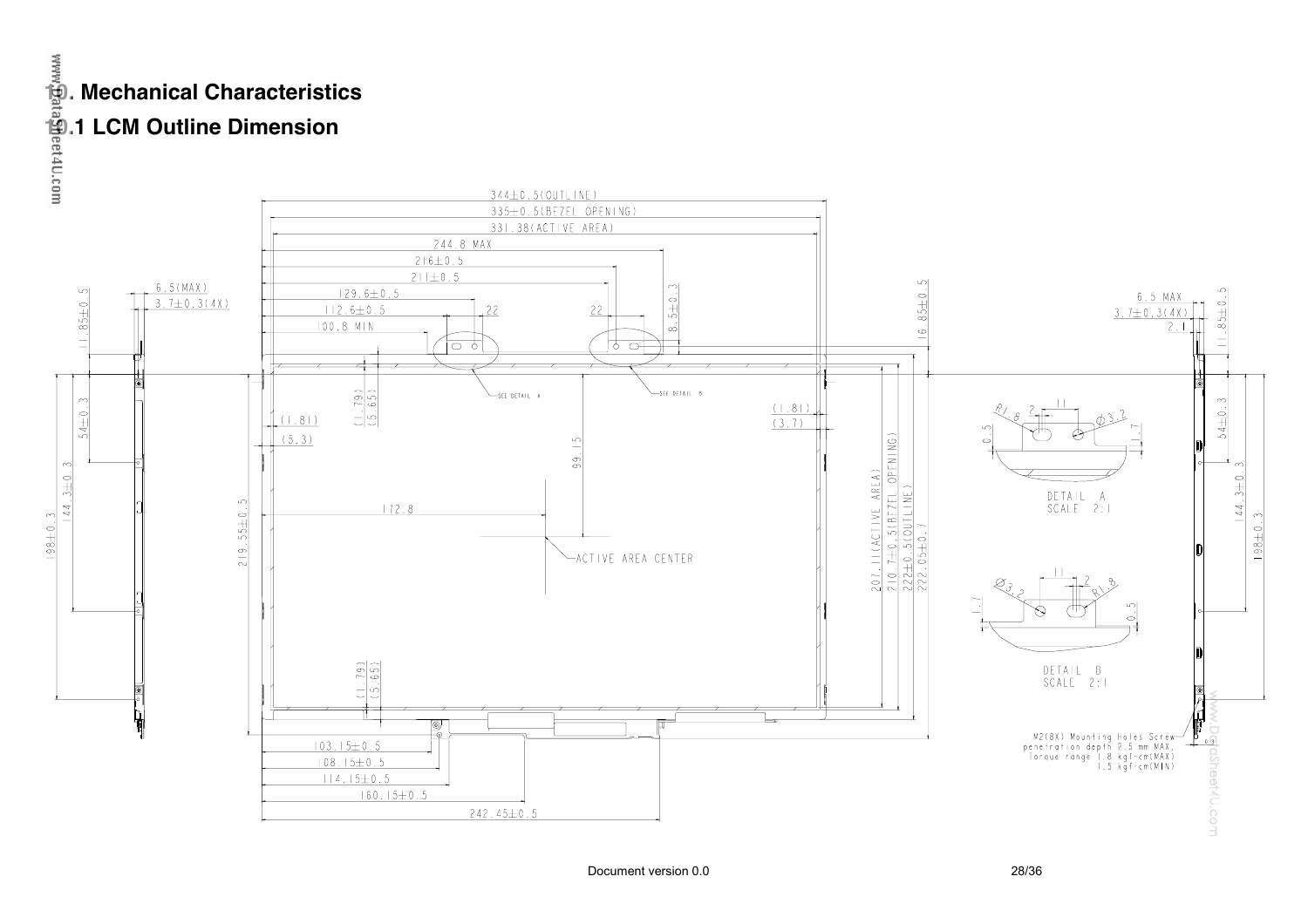

www.DataSheet4U.com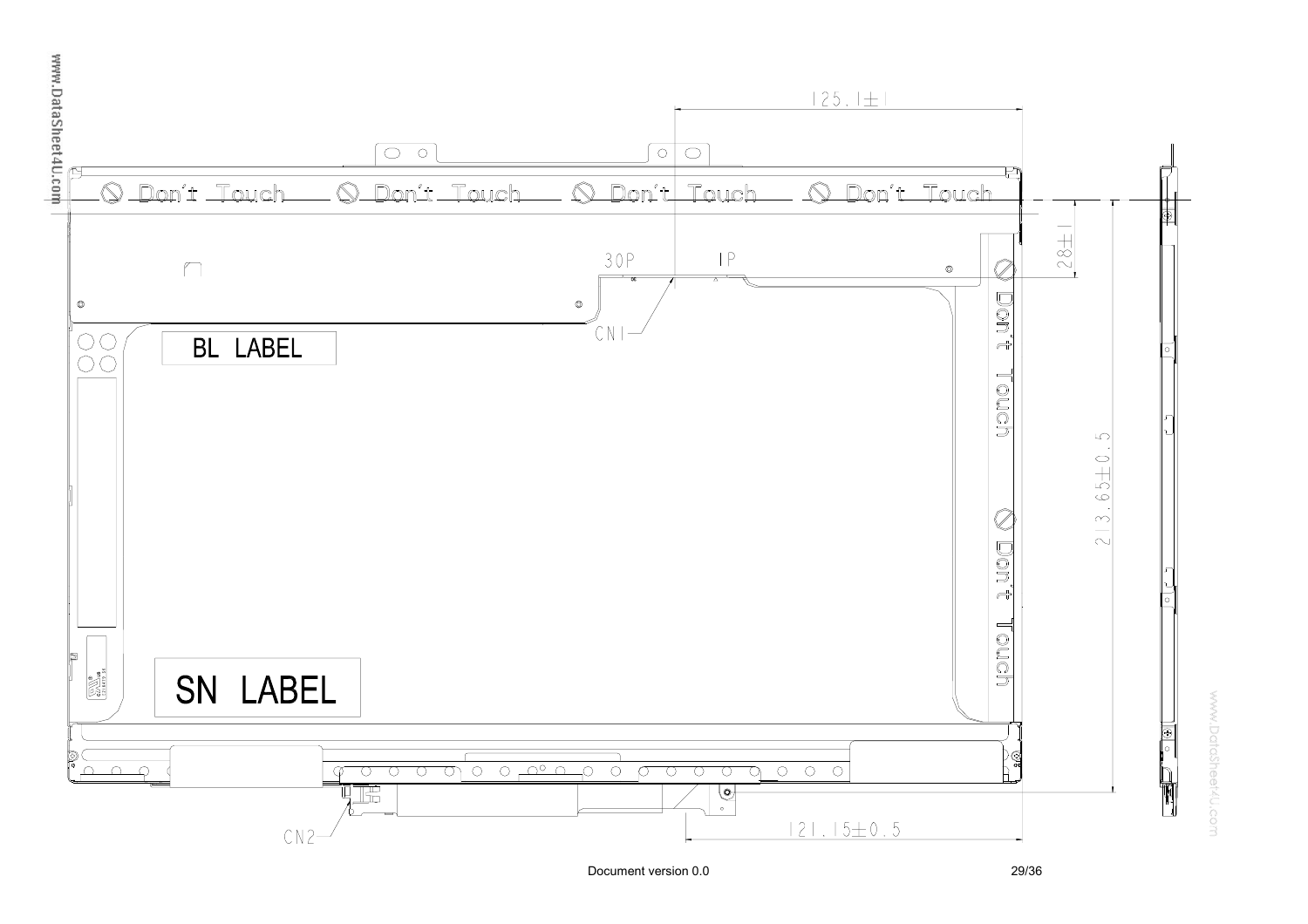### **10.2 Screw Hole Depth and Center Position**

Screw hole minimum depth, from side surface =2.55 mm (See drawing)

Screw hole center location, from front surface =  $3.7 \pm 0.2$ mm (See drawing) Screw Torque: Maximum 2.5 kgf-cm

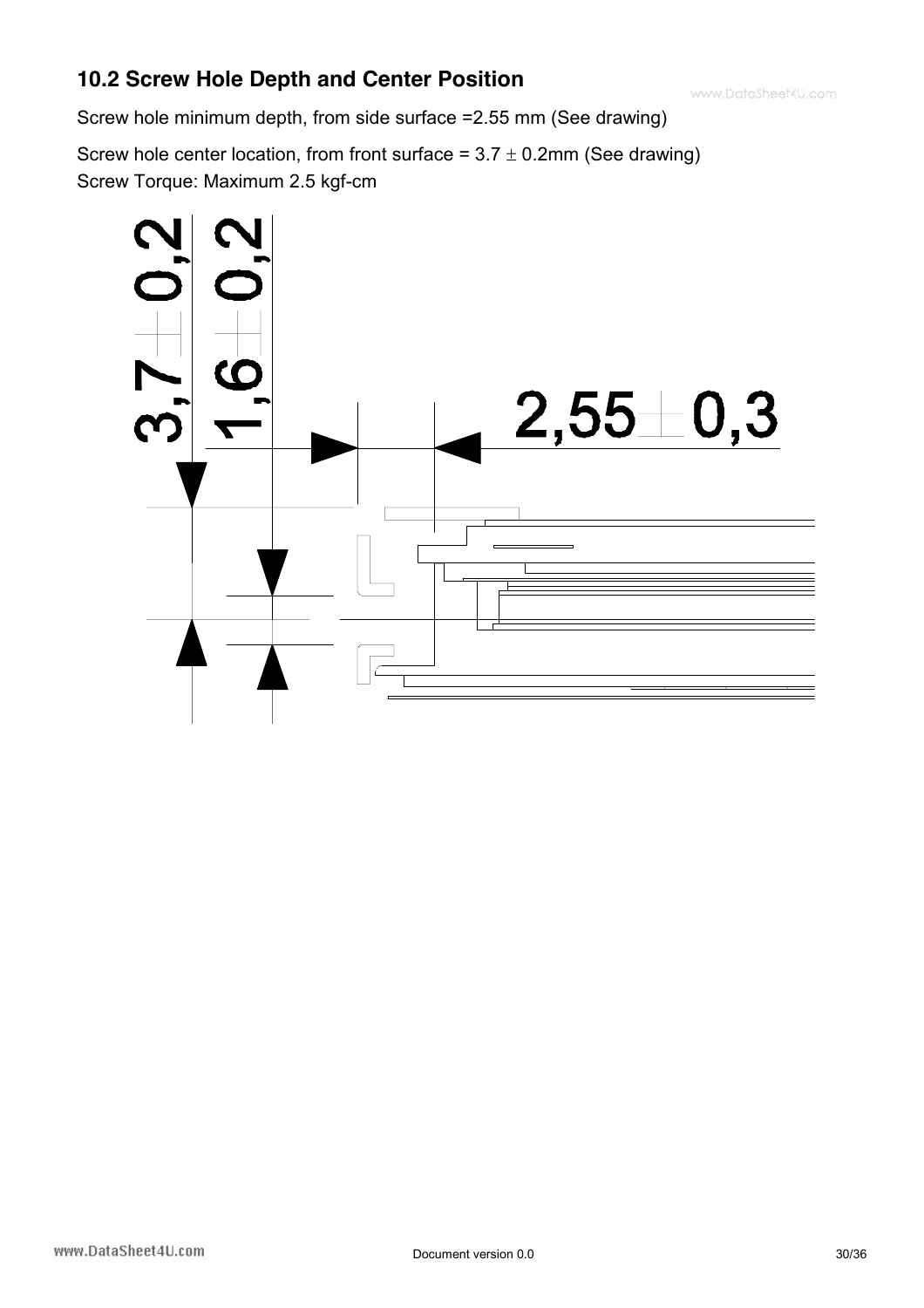### **11. Shipping and Package**



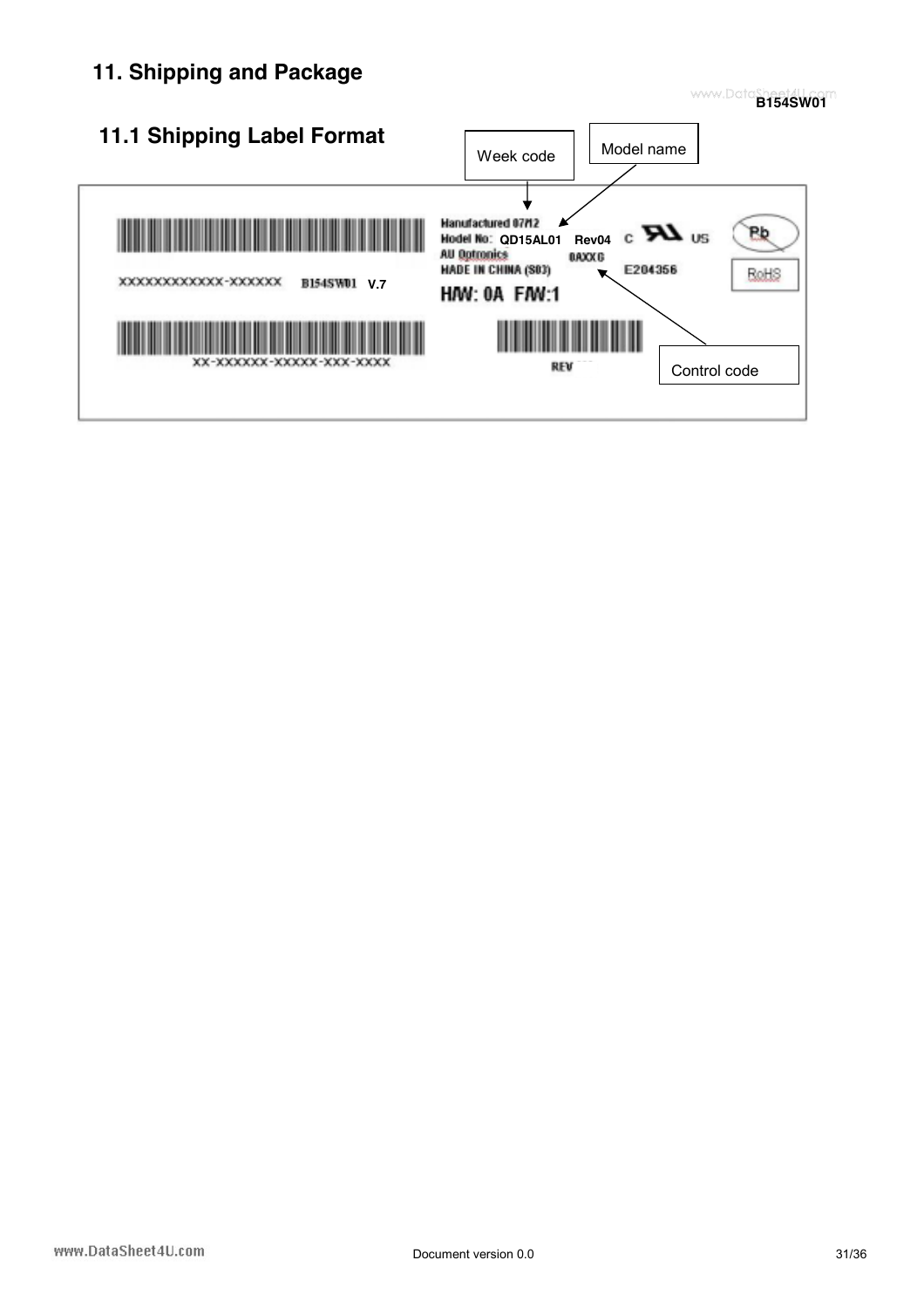### **11.2. Carton package**

The outside dimension of carton is 455 (L)mm x 380 (W)mm x 355 (H)mm



**11.3 Shipping package of palletizing sequence** 



Note : Limit of box palletizing = Max 3 layers(ship and stock conditions)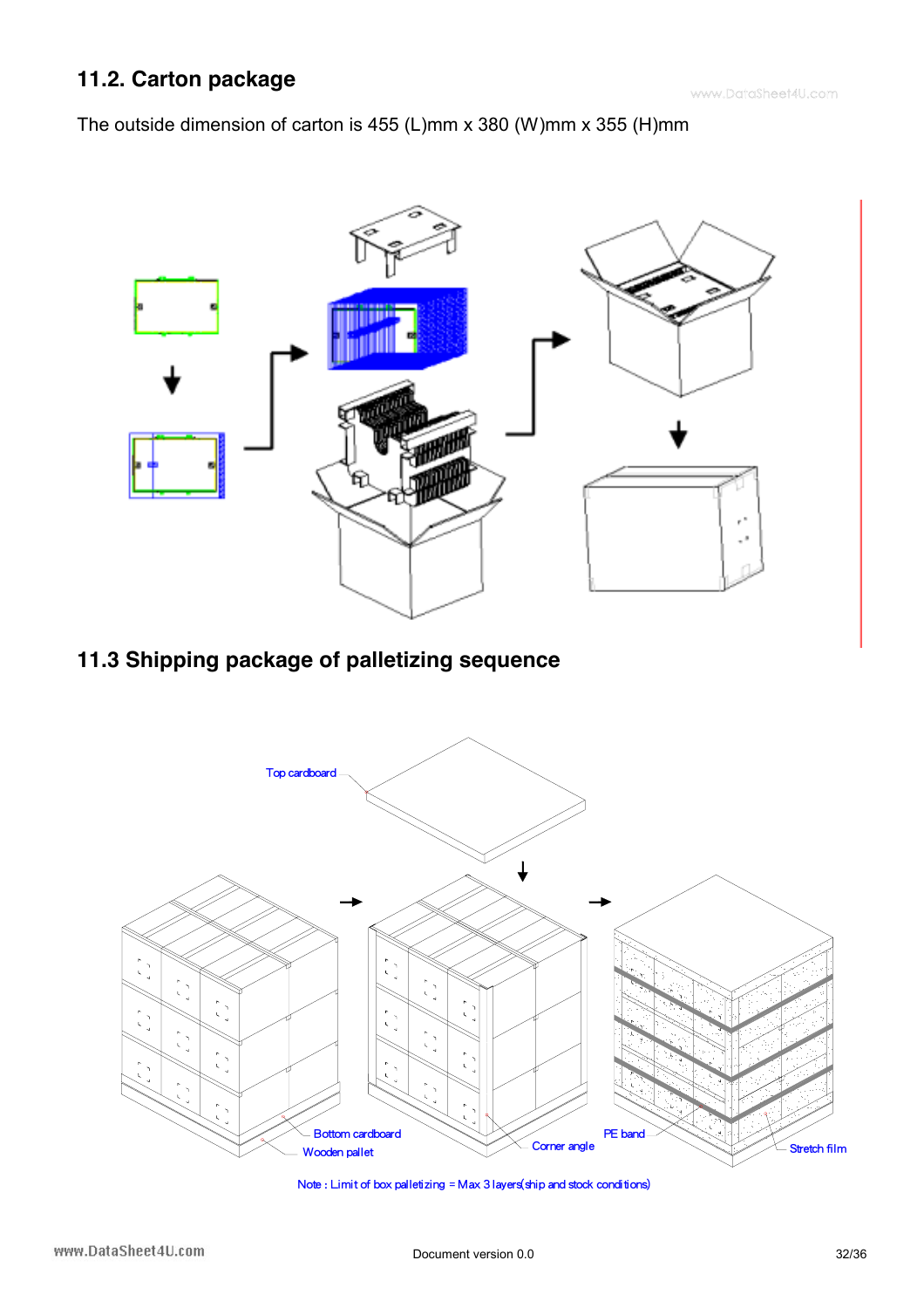## **12. Appendix: EDID description**

|                | B154SW01 V7 EDID Code                                    |                     | <b>Release time</b> |              | 2006/10/20 00:00 |  |
|----------------|----------------------------------------------------------|---------------------|---------------------|--------------|------------------|--|
| <b>Address</b> | <b>FUNCTION</b>                                          | Value               | Value               | Value        | <b>Note</b>      |  |
| <b>HEX</b>     |                                                          | <b>HEX</b>          | <b>BIN</b>          | <b>DEC</b>   |                  |  |
| 00             | Header                                                   | 00                  | 00000000            | 0            |                  |  |
| 01             |                                                          | FF                  | 11111111            | 255          |                  |  |
| 02             |                                                          | $\mathsf{FF}% _{0}$ | 11111111            | 255          |                  |  |
| 03             |                                                          | FF                  | 11111111            | 255          |                  |  |
| 04             |                                                          | FF                  | 11111111            | 255          |                  |  |
| 05             |                                                          | FF                  | 11111111            | 255          |                  |  |
| 06             |                                                          | FF                  | 11111111            | 255          |                  |  |
| 07             |                                                          | 00                  | 00000000            | $\pmb{0}$    |                  |  |
| 08             | EISA Manuf. Code LSB                                     | 06                  | 00000110            | 6            |                  |  |
| 09             | Compressed ASCII                                         | AF                  | 10101111            | 175          |                  |  |
| 0A             | Product Code                                             | 7B                  | 01111011            | 123          |                  |  |
| 0B             | hex, LSB first                                           | 17                  | 00010111            | 23           |                  |  |
| 0C             | 32-bit ser #                                             | $00\,$              | 00000000            | 0            |                  |  |
| 0D             |                                                          | 00                  | 00000000            | 0            |                  |  |
| 0E             |                                                          | 00                  | 00000000            | 0            |                  |  |
| 0F             |                                                          | $00\,$              | 00000000            | 0            |                  |  |
| 10             | Week of manufacture                                      | 01                  | 00000001            | 1            |                  |  |
| 11             | Year of manufacture                                      | 10                  | 00010000            | 16           |                  |  |
| 12             | EDID Structure Ver.                                      | 01                  | 00000001            | $\mathbf{1}$ |                  |  |
| 13             | EDID revision #                                          | 03                  | 00000011            | 3            |                  |  |
| 14             | Video input def. (digital I/P, non-TMDS, CRGB)           | 80                  | 10000000            | 128          |                  |  |
| 15             | Max H image size<br>(rounded to cm)                      | 22                  | 00100010            | 34           |                  |  |
| 16             | Max V image size<br>(rounded to cm)                      | 16                  | 00010110            | 22           |                  |  |
| 17             | <b>Display Gamma</b><br>$(=(gamma*100)-100)$             | 78                  | 01111000            | 120          |                  |  |
| 18             | Feature support (no DPMS, Active OFF, RGB, tmg<br>Blk#1) | 0A                  | 00001010            | 10           |                  |  |
| 19             | Red/green low bits (Lower 2:2:2:2 bits)                  | FF                  | 11111111            | 255          |                  |  |
| <b>1A</b>      | Blue/white low bits (Lower 2:2:2:2 bits)                 | D <sub>5</sub>      | 11010101            | 213          |                  |  |
| 1B             | Red x (Upper 8 bits)                                     | 90                  | 10010000            | 144          |                  |  |
| 1C             | Red y/ higher 8 bits                                     | 51                  | 01010001            | 81           |                  |  |
| 1D             | Green x                                                  | 50                  | 01010000            | 80           |                  |  |
| 1E             | Green y                                                  | 8D                  | 10001101            | 141          |                  |  |
| 1F             | Blue x                                                   | 2A                  | 00101010            | 42           |                  |  |
| 20             | Blue y                                                   | 29                  | 00101001            | 41           |                  |  |
| 21             | White x                                                  | 50                  | 01010000            | 80           |                  |  |
| 22             | White y                                                  | 54                  | 01010100            | 84           |                  |  |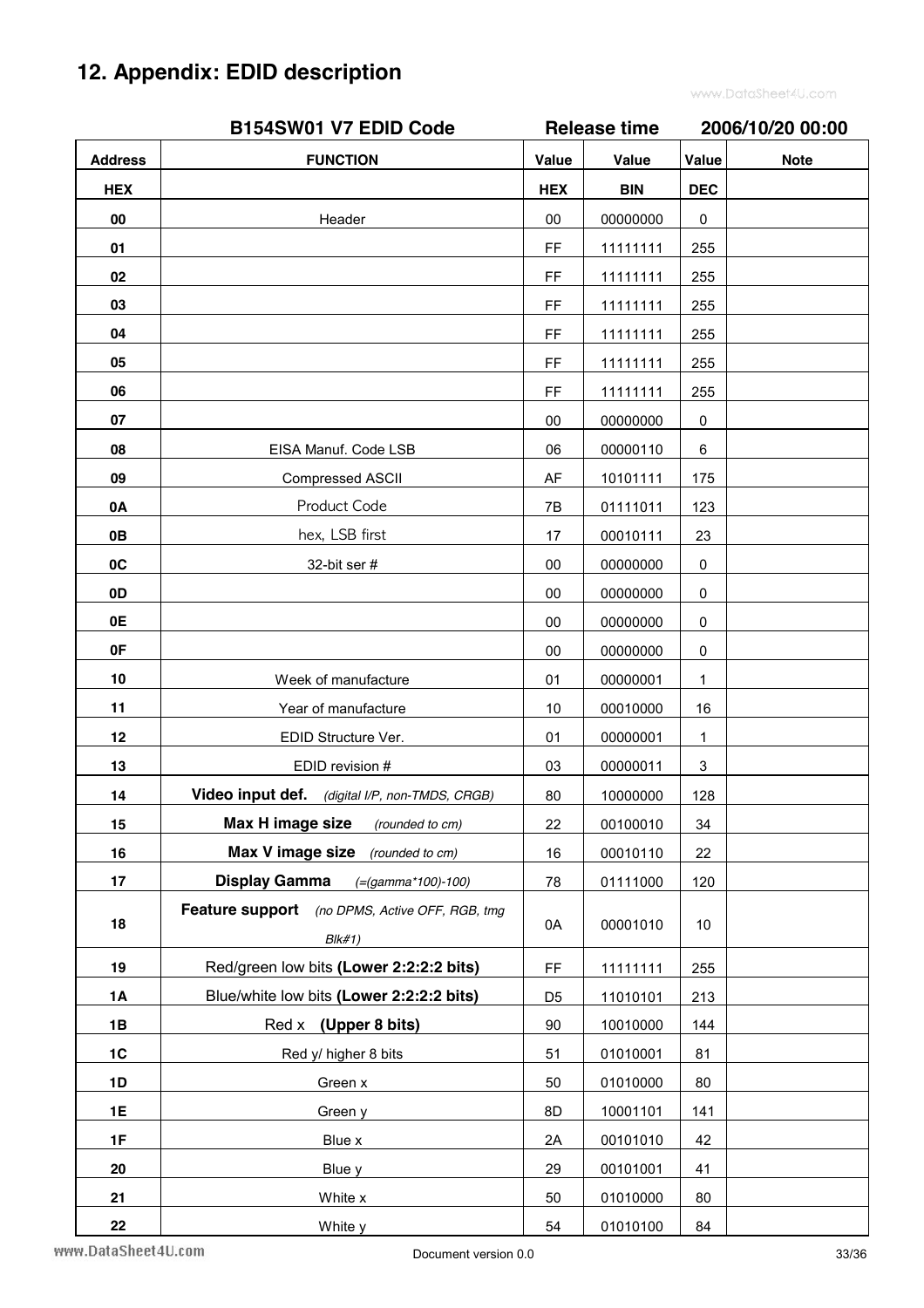| 23        | Established timing 1                                 | $00\,$         | 00000000 | 0                         |                 |
|-----------|------------------------------------------------------|----------------|----------|---------------------------|-----------------|
| 24        | Established timing 2                                 | 00             | 00000000 | <b>WWW</b><br>$\mathbf 0$ | DataSheet4U.com |
| 25        | Established timing 3                                 | $00\,$         | 00000000 | $\pmb{0}$                 |                 |
| 26        | Standard timing #1                                   | 01             | 00000001 | 1                         |                 |
| 27        |                                                      | 01             | 00000001 | 1                         |                 |
| 28        | Standard timing #2                                   | 01             | 00000001 | 1                         |                 |
| 29        |                                                      | 01             | 00000001 | 1                         |                 |
| 2A        | Standard timing #3                                   | 01             | 00000001 | 1                         |                 |
| 2B        |                                                      | 01             | 00000001 | 1                         |                 |
| 2C        | Standard timing #4                                   | 01             | 00000001 | 1                         |                 |
| 2D        |                                                      | 01             | 00000001 | 1                         |                 |
| 2E        | Standard timing #5                                   | 01             | 00000001 | 1                         |                 |
| 2F        |                                                      | 01             | 00000001 | 1                         |                 |
| 30        | Standard timing #6                                   | 01             | 00000001 | $\mathbf{1}$              |                 |
| 31        |                                                      | 01             | 00000001 | 1                         |                 |
| 32        | Standard timing #7                                   | 01             | 00000001 | 1                         |                 |
| 33        |                                                      | 01             | 00000001 | 1                         |                 |
| 34        | Standard timing #8                                   | 01             | 00000001 | 1                         |                 |
| 35        |                                                      | 01             | 00000001 | 1                         |                 |
| 36        | Pixel Clock/10000<br><b>LSB</b>                      | 7C             | 01111100 | 124                       |                 |
| 37        | Pixel Clock/10000<br><b>USB</b>                      | 2E             | 00101110 | 46                        |                 |
| 38        | Horz active Lower 8bits                              | 90             | 10010000 | 144                       |                 |
| 39        | Horz blanking Lower 8bits                            | A <sub>0</sub> | 10100000 | 160                       |                 |
| <b>3A</b> | <b>Upper 4:4 bits</b><br>HorzAct:HorzBlnk            | 60             | 01100000 | 96                        |                 |
| 3B        | Vertical Active Lower 8bits                          | 1A             | 00011010 | 26                        |                 |
| 3C        | <b>Vertical Blanking</b><br><b>Lower 8bits</b>       | 1E             | 00011110 | 30                        |                 |
| 3D        | Vert Act: Vertical Blanking<br>(upper 4:4 bit)       | 40             | 01000000 | 64                        |                 |
| 3E        | HorzSync. Offset                                     | 30             | 00110000 | 48                        |                 |
| 3F        | HorzSync.Width                                       | 20             | 00100000 | 32                        |                 |
| 40        | VertSync.Offset: VertSync.Width                      | 36             | 00110110 | 54                        |                 |
| 41        | Horz‖ Sync Offset/Width Upper 2bits                  | $00\,$         | 00000000 | 0                         |                 |
| 42        | Horizontal Image Size Lower 8bits                    | 58             | 01011000 | 88                        |                 |
| 43        | Vertical Image Size Lower 8bits                      | DE             | 11011110 | 222                       |                 |
| 44        | Horizontal & Vertical Image Size (upper 4:4 bits)    | 10             | 00010000 | 16                        |                 |
| 45        | Horizontal Border<br>(zero for internal LCD)         | $00\,$         | 00000000 | 0                         |                 |
| 46        | <b>Vertical Border</b><br>(zero for internal LCD)    | 00             | 00000000 | 0                         |                 |
| 47        | Signal (non-intr, norm, no stero, sep sync, neg pol) | 18             | 00011000 | 24                        |                 |
| 48        | Detailed timing/monitor                              | 00             | 00000000 | 0                         |                 |
| 49        | descriptor #2                                        | 00             | 00000000 | 0                         |                 |
| 4Α        |                                                      | 00             | 00000000 | 0                         |                 |
| 4B        |                                                      | 0F             | 00001111 | 15                        |                 |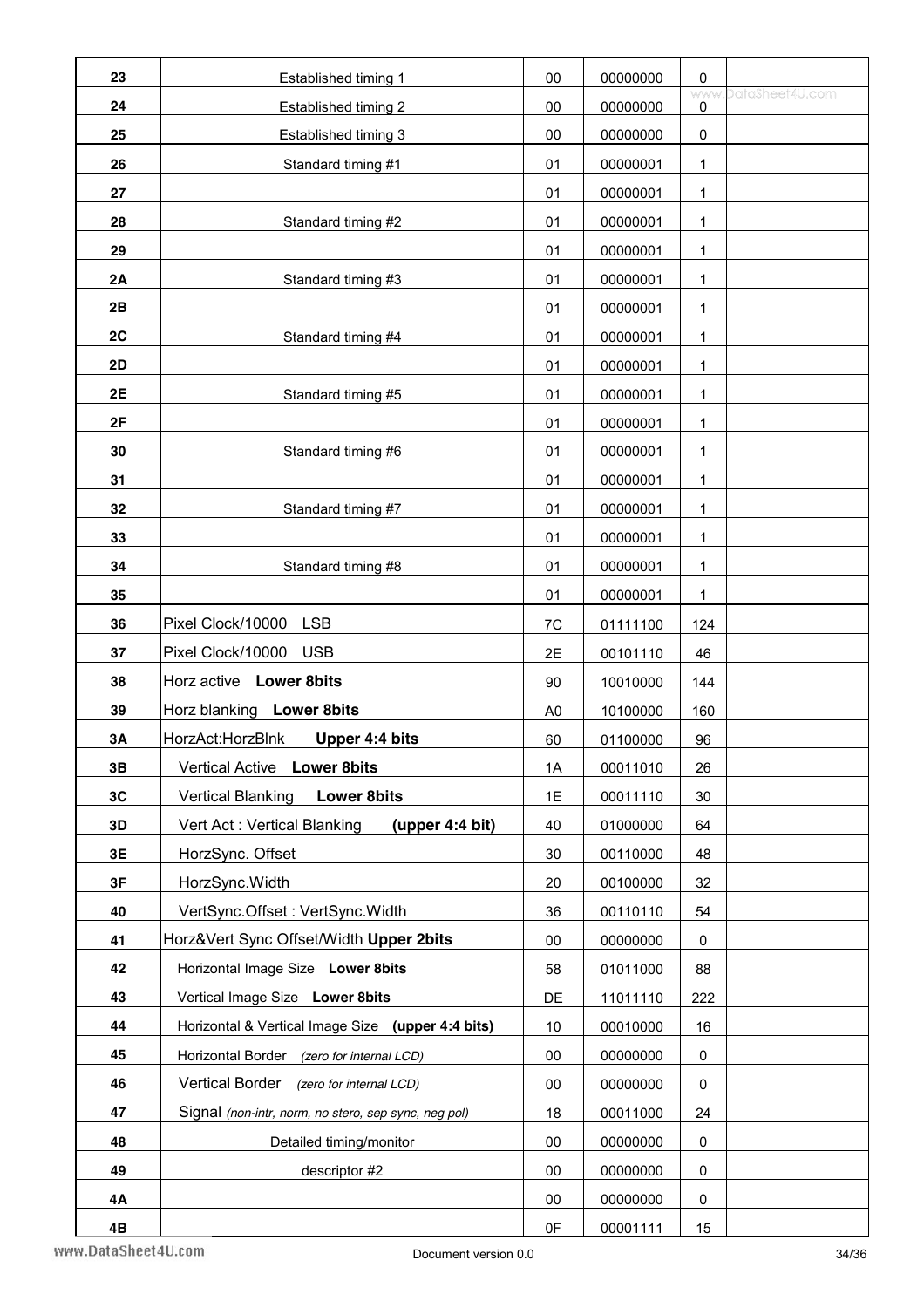| 4C        |                         | $00\,$    | 00000000 | $\pmb{0}$       |                         |
|-----------|-------------------------|-----------|----------|-----------------|-------------------------|
| 4D        |                         | $00\,$    | 00000000 | <b>WWW</b><br>0 | DataSheet4U.com         |
| 4E        |                         | $00\,$    | 00000000 | $\pmb{0}$       |                         |
| 4F        |                         | $00\,$    | 00000000 | $\pmb{0}$       |                         |
| 50        |                         | 00        | 00000000 | $\pmb{0}$       |                         |
| 51        |                         | $00\,$    | 00000000 | $\pmb{0}$       |                         |
| 52        |                         | $00\,$    | 00000000 | $\pmb{0}$       |                         |
| 53        |                         | $00\,$    | 00000000 | $\pmb{0}$       |                         |
| 54        |                         | $00\,$    | 00000000 | $\pmb{0}$       |                         |
| 55        |                         | $00\,$    | 00000000 | $\pmb{0}$       |                         |
| 56        |                         | $00\,$    | 00000000 | $\pmb{0}$       |                         |
| 57        |                         | 00        | 00000000 | $\pmb{0}$       |                         |
| 58        |                         | 00        | 00000000 | $\pmb{0}$       |                         |
| 59        |                         | 20        | 00100000 | 32              |                         |
| <b>5A</b> | Detailed timing/monitor | $00\,$    | 00000000 | $\pmb{0}$       |                         |
| 5B        | descriptor #3           | $00\,$    | 00000000 | $\pmb{0}$       |                         |
| 5C        |                         | 00        | 00000000 | $\pmb{0}$       |                         |
| 5D        |                         | FE        | 11111110 | 254             |                         |
| 5E        |                         | $00\,$    | 00000000 | $\pmb{0}$       |                         |
| 5F        | Manufacture             | 41        | 01000001 | 65              | A                       |
| 60        | Manufacture             | 55        | 01010101 | 85              | U                       |
| 61        | Manufacture             | 4F        | 01001111 | 79              | $\mathbf O$             |
| 62        |                         | 0A        | 00001010 | $10$            |                         |
| 63        |                         | 20        | 00100000 | 32              |                         |
| 64        |                         | 20        | 00100000 | 32              |                         |
| 65        |                         | 20        | 00100000 | 32              |                         |
| 66        |                         | $20\,$    | 00100000 | 32              |                         |
| 67        |                         | 20        | 00100000 | 32              |                         |
| 68        |                         | 20        | 00100000 | 32              |                         |
| 69        |                         | 20        | 00100000 | 32              |                         |
| 6A        |                         | 20        | 00100000 | 32              |                         |
| 6B        |                         | 20        | 00100000 | 32              |                         |
| 6C        | Detailed timing/monitor | 00        | 00000000 | $\pmb{0}$       |                         |
| 6D        | descriptor #4           | 00        | 00000000 | $\pmb{0}$       |                         |
| 6E        |                         | 00        | 00000000 | $\pmb{0}$       |                         |
| 6F        |                         | <b>FE</b> | 11111110 | 254             |                         |
| 70        |                         | $00\,$    | 00000000 | $\pmb{0}$       |                         |
| 71        | Manufacture P/N         | 42        | 01000010 | 66              | $\, {\bf B}$            |
| 72        | Manufacture P/N         | 31        | 00110001 | 49              | 1                       |
| 73        | Manufacture P/N         | 35        | 00110101 | 53              | 5                       |
| 74        | Manufacture P/N         | 34        | 00110100 | 52              | $\overline{\mathbf{4}}$ |